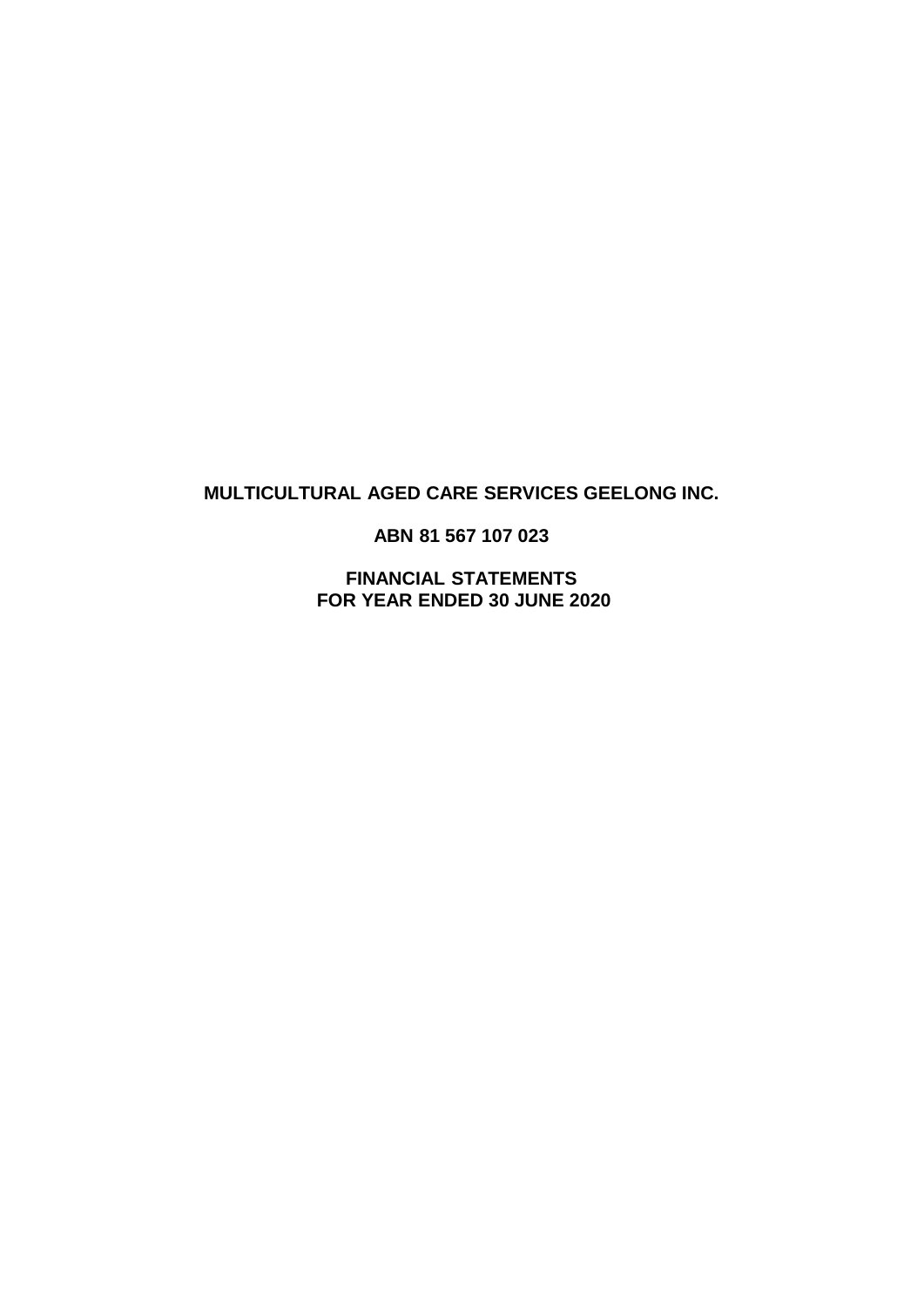## **STATEMENT OF COMPREHENSIVE INCOME FOR YEAR ENDED 30 JUNE 2020**

|                                            | <b>Note</b>    | 2020       | 2019       |
|--------------------------------------------|----------------|------------|------------|
|                                            |                | S          | \$         |
| <b>Revenue from Ordinary Activities</b>    |                |            |            |
| Residential Aged Care & Home Care Packages |                |            |            |
| - Operating Income                         | $\overline{2}$ | 18,064,343 | 16,587,378 |
| - Capital purpose income                   | $\overline{2}$ | 15,000     | (15,942)   |
| Income from investments                    | $\overline{2}$ | (86, 127)  | 331,947    |
| Other income                               | $\overline{2}$ | 512,416    | 558,396    |
| <b>Total Revenue</b>                       |                | 18,505,632 | 17,461,779 |
| <b>Expenses from Ordinary Activities</b>   |                |            |            |
| Employee benefits expenses                 |                | 10,775,892 | 10,364,341 |
| <b>Brokered Services and Programs</b>      | 1(p)           | 2,249,797  | 1,619,831  |
| <b>Medical Requisites</b>                  |                | 997,460    | 802,223    |
| <b>Food Services</b>                       |                | 629,083    | 579,140    |
| Environmental & Maintenance                |                | 543,920    | 526,938    |
| Fuel, Light, Power and Water               |                | 326,740    | 313,537    |
| Administration expenses                    |                | 1,201,223  | 1,338,479  |
| Financial expenses                         |                | 112,954    | 129,176    |
| Depreciation                               |                | 1,008,958  | 979,779    |
| <b>Total Expenses</b>                      |                | 17,846,027 | 16,653,444 |
| Surplus from ordinary activities           |                | 659,605    | 808,335    |
| Other comprehensive income                 |                |            |            |
| Total comprehensive income for year        |                | 659,605    | 808,335    |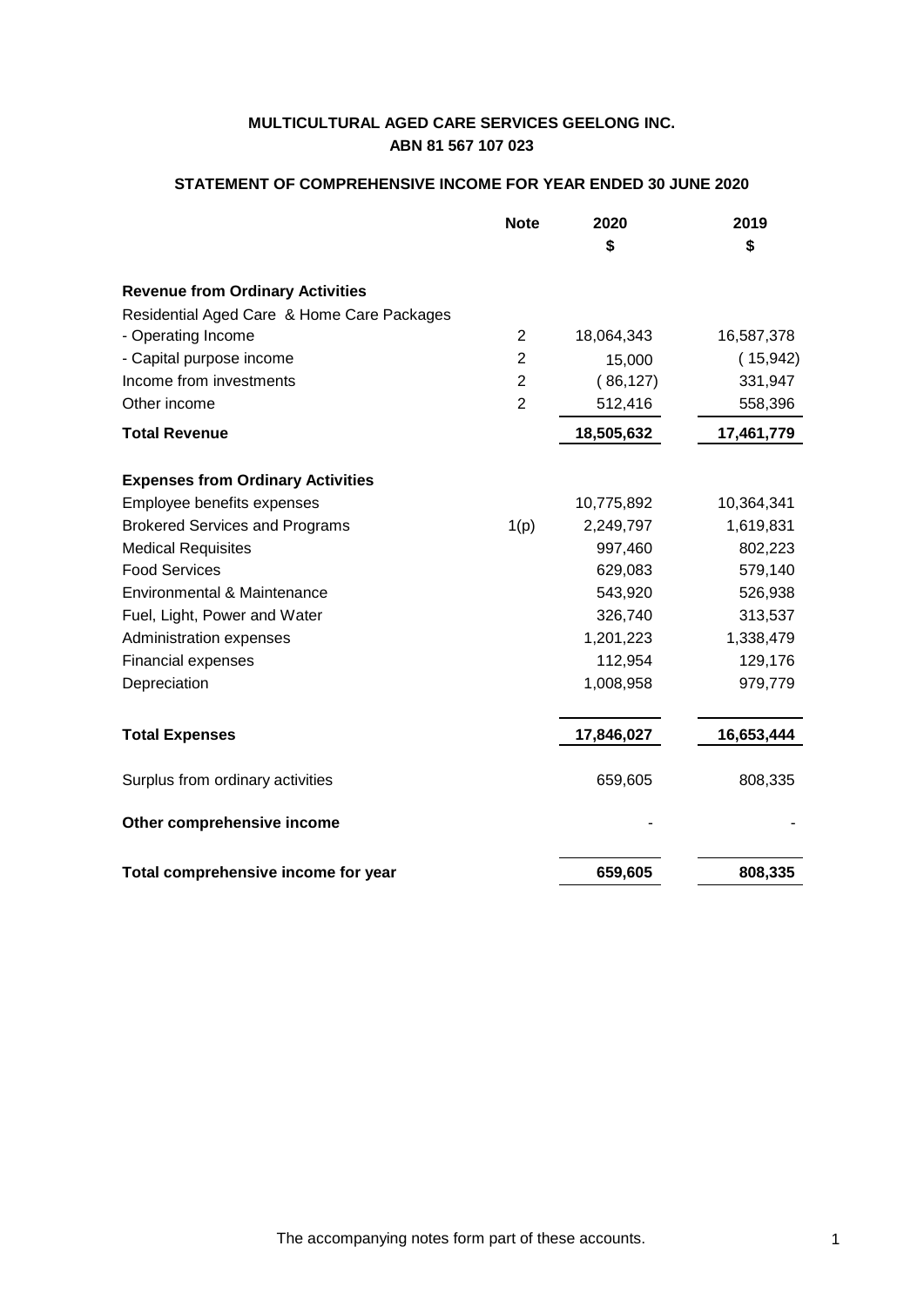## **STATEMENT OF FINANCIAL POSITION AS AT 30 JUNE 2020**

|                                    | <b>Note</b> | 2020<br>\$ | 2019       |
|------------------------------------|-------------|------------|------------|
| <b>CURRENT ASSETS</b>              |             |            | \$         |
| Cash & Cash Equivalents            | 4           | 6,418,589  | 4,836,080  |
| Trade & Other Receivables          | 5           | 268,530    | 222,047    |
| <b>Financial Assets</b>            | 6           | 7,382,402  | 7,178,735  |
| <b>TOTAL CURRENT ASSETS</b>        |             | 14,069,521 | 12,236,862 |
| <b>NON-CURRENT ASSETS</b>          |             |            |            |
| Property, Plant and Equipment      | 7           | 29,699,366 | 26,127,919 |
| <b>Right of Use Assets</b>         | 8           | 76,062     |            |
| TOTAL NON-CURRENT ASSETS           |             | 29,775,428 | 26,127,919 |
| <b>TOTAL ASSETS</b>                |             | 43,844,949 | 38,364,781 |
| <b>CURRENT LIABILITIES</b>         |             |            |            |
| Trade & Other Payables             | 9           | 1,940,424  | 1,479,825  |
| <b>Short Term Provisions</b>       | 10          | 1,805,289  | 1,572,593  |
| Lease Liabilities                  | 11          | 27,062     |            |
| <b>Other Financial Liabilities</b> | 12          | 22,339,021 | 18,002,935 |
| <b>Short Term Borrowings</b>       | 13          | 243,450    | 243,450    |
| <b>TOTAL CURRENT LIABILITIES</b>   |             | 26,355,246 | 21,298,803 |
| <b>NON-CURRENT LIABILITIES</b>     |             |            |            |
| Long Term Provisions               | 10          | 431,356    | 470,560    |
| Long Term Lease Liabilities        | 11          | 48,233     |            |
| Long Term Borrowings               | 13          | 3,164,850  | 3,408,300  |
| TOTAL NON-CURRENT LIABILITIES      |             | 3,644,439  | 3,878,860  |
| <b>TOTAL LIABILITIES</b>           |             | 29,999,685 | 25,177,663 |
| <b>NET ASSETS</b>                  |             | 13,845,264 | 13,187,118 |
| <b>EQUITY</b>                      |             |            |            |
| <b>Retained Earnings</b>           | 14          | 13,845,264 | 13,187,118 |
| <b>TOTAL EQUITY</b>                |             | 13,845,264 | 13,187,118 |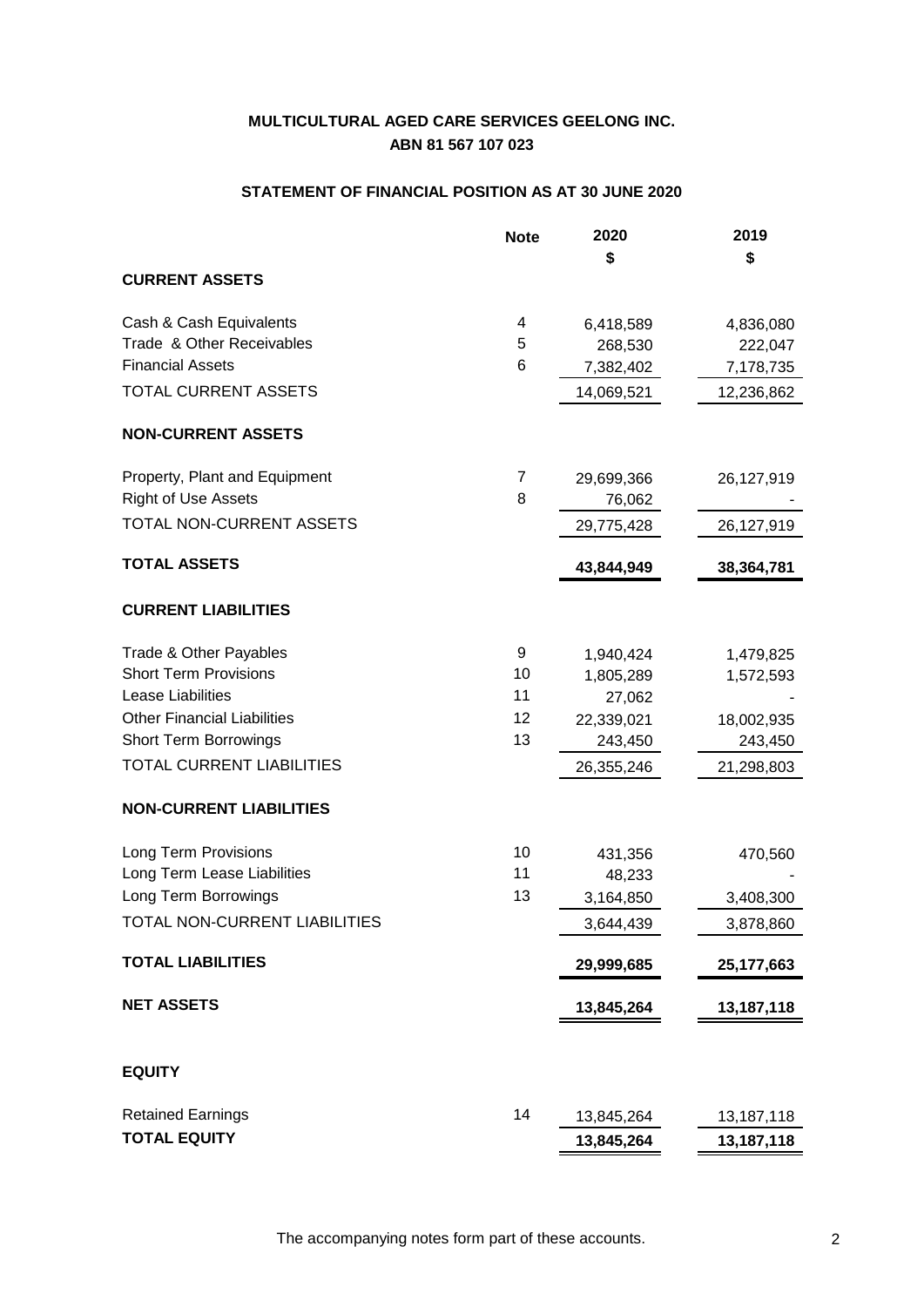## **STATEMENT OF CHANGES IN EQUITY FOR THE YEAR ENDED JUNE 2020**

|                                                                            | <b>Note</b> | <b>Retained</b><br><b>Earnings</b> | Total                   |  |
|----------------------------------------------------------------------------|-------------|------------------------------------|-------------------------|--|
|                                                                            |             | S                                  | \$                      |  |
| <b>Balance at 01.07.2018</b>                                               |             | 12,378,783                         | 12,378,783              |  |
| <b>Comprehensive income</b><br>Profit/(loss) for the year                  |             | 808,335                            | 808,335                 |  |
| Other comprehensive income<br>for the year                                 |             |                                    |                         |  |
| <b>Total comprehensive income</b><br>attributable to members of the entity |             | 808,335                            | 808,335                 |  |
| <b>Balance at 30.06.2019</b>                                               | 14          | 13,187,118                         | $13,187,1\overline{18}$ |  |
| Cumulative adjustment on adoption of new<br>accounting standard - AASB 16  |             | (1, 459)                           | (1, 459)                |  |
| Revised balance at 30.06.2019                                              |             | 13,185,659                         | 13,185,659              |  |
| <b>Comprehensive income</b><br>Profit/(loss) for the year                  |             | 659,605                            | 659,605                 |  |
| Other comprehensive income<br>for the year                                 |             |                                    |                         |  |
| <b>Total comprehensive income</b><br>attributable to members of the entity |             | 659,605                            | 659,605                 |  |
| <b>Balance at 30.06.2020</b>                                               | 14          | 13,845,264                         | 13,845,264              |  |
|                                                                            |             |                                    |                         |  |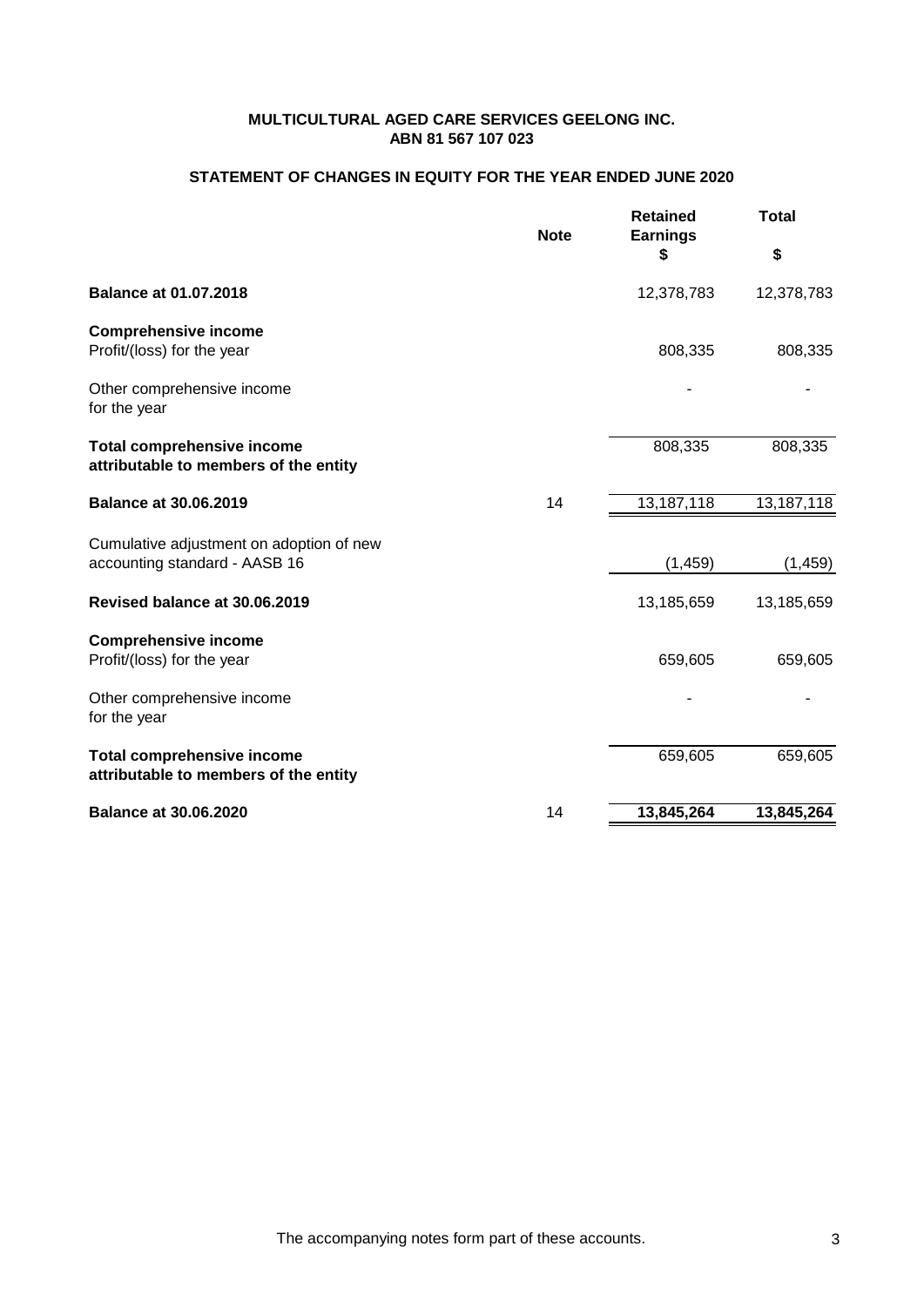# **STATEMENT OF CASH FLOWS FOR THE YEAR ENDED 30 JUNE 2020**

|                                                       | <b>Note</b> | 2020<br>\$     | 2019<br>\$     |
|-------------------------------------------------------|-------------|----------------|----------------|
| <b>CASH FLOW FROM OPERATING ACTIVITIES:</b>           |             |                |                |
| <b>Receipts</b>                                       |             |                |                |
| Government subsidies                                  |             | 12,323,226     | 11,722,077     |
| Fees for Accommodation & Services                     |             | 6,066,176      | 4,678,149      |
| <b>Interest Received</b>                              |             | 115,639        | 136,287        |
| Donations and capital grants                          |             | 57,424         | 62,141         |
| <b>Other Operating Income</b>                         |             | 737,806        | 634,217        |
| <b>Payments</b>                                       |             |                |                |
| Payments to Employees                                 |             | (10, 586, 762) | (10, 246, 385) |
| <b>Interest Paid</b>                                  |             | (108, 462)     | (129, 176)     |
| Payments to Suppliers                                 |             | (5,998,203)    | (4,992,089)    |
| Net cash provided by Operating Activities             | 16          | 2,606,844      | 1,865,221      |
| <b>Cash Flow From Investing Activities:</b>           |             |                |                |
| Payments for Purchase of Property, Plant & Equipment  |             | (4, 552, 746)  | (342,086)      |
| Proceeds from Sale of Property, Plant & Equipment     | 2(a)        | 15,000         | 4,000          |
| Net (Payments for)/Proceeds from Financial Assets     |             | (549, 210)     | (6,993,474)    |
| Net cash (used in)/ provided by investing activities  |             | (5,086,956)    | (7,331,560)    |
| <b>Cash Flows from Financing Activities:</b>          |             |                |                |
| (Redemption)/ Receipt of Accommodation Bonds and RADS |             | 4,336,086      | 2,842,588      |
| Repayment of Lease Liability                          |             | (30,015)       |                |
| Proceeds from/ (repayment of) Borrowings              |             | (243, 450)     | (243, 450)     |
| Net cash (used in)/ provided by financing activities  |             | 4,062,621      | 2,599,138      |
| Net increase/ (decrease) in cash held                 |             | 1,582,509      | (2,867,201)    |
| Cash at the beginning of the year                     |             | 4,836,080      | 7,703,281      |
| Cash at end of the year                               | 4           | 6,418,589      | 4,836,080      |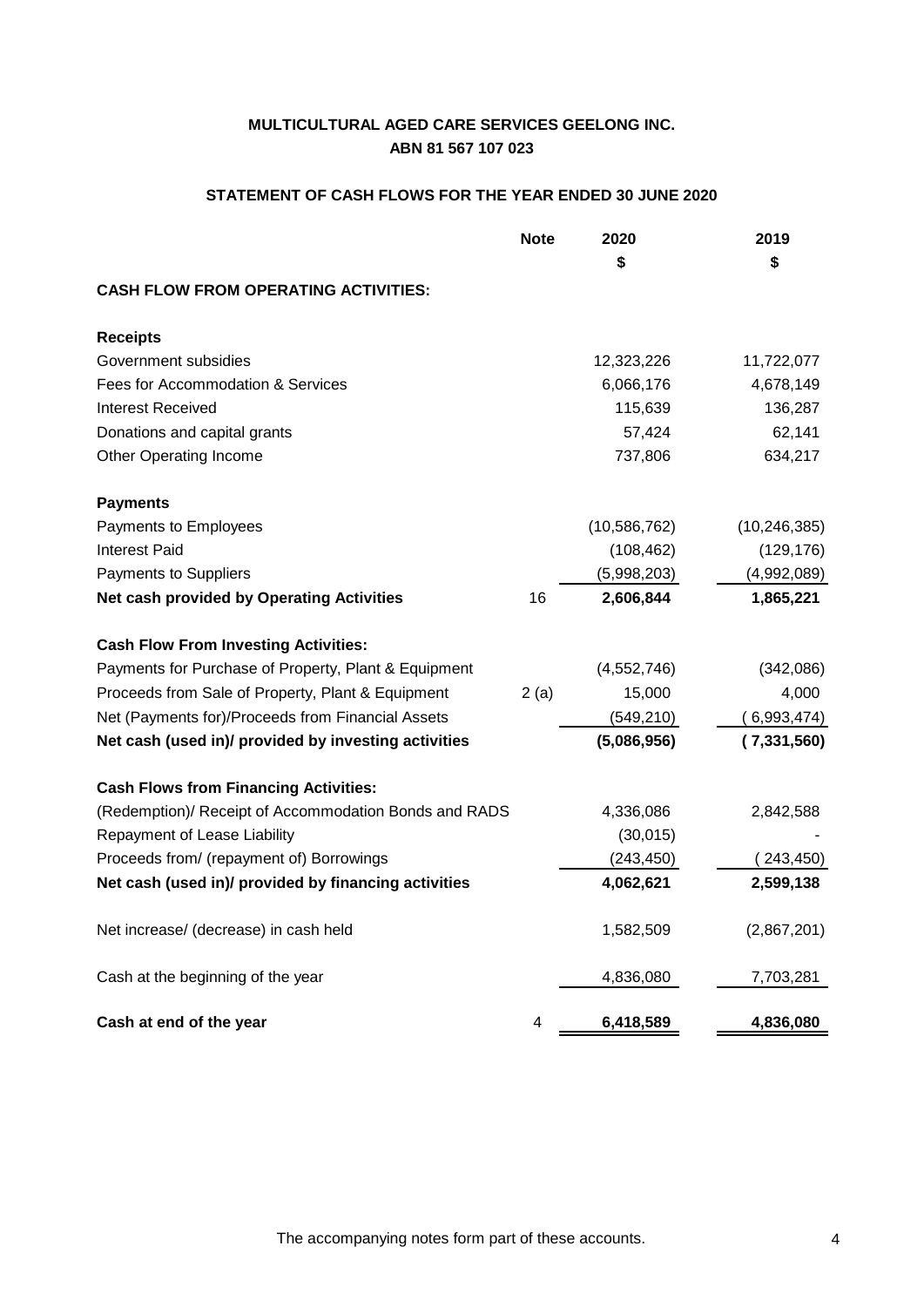## **NOTES TO AND FORMING PART OF THE ACCOUNTS FOR YEAR ENDED 30 JUNE 2020**

# **Contents**

| <b>Note</b>  |                                                                                              | Page |
|--------------|----------------------------------------------------------------------------------------------|------|
| 1            | <b>Statement of Accounting Policies</b>                                                      | 6    |
| $\mathbf{2}$ | Revenue                                                                                      | 13   |
| 3            | Auditors remuneration                                                                        | 13   |
| 4            | Cash & Cash Equivalents                                                                      | 14   |
| 5            | Trade & other receivables                                                                    | 14   |
| 6            | <b>Other Financial Assets</b>                                                                | 14   |
| 7            | Property, Plant & Equipment                                                                  | 14   |
| 8            | <b>Right of Use Assets</b>                                                                   | 15   |
| 9            | Trade & other payables                                                                       | 15   |
| 10           | Provisions                                                                                   | 16   |
| 11           | <b>Lease Liabilities</b>                                                                     | 16   |
| 12           | <b>Other Financial Liabilities</b>                                                           | 16   |
| 13           | <b>Borrowings</b>                                                                            | 17   |
| 14           | Equity                                                                                       | 17   |
| 15           | <b>Responsible Person-Related Disclosures</b>                                                | 17   |
| 16           | <b>Reconciliation of Net Cash Used in</b><br><b>Operating Activities to Operating Result</b> | 18   |
| 17           | <b>Capital and Leasing Commitments</b>                                                       | 18   |
| 18           | <b>Financial Risk Management</b>                                                             | 19   |
| 19           | COVID-19                                                                                     | 20   |
|              | <b>Statement by Members of Board</b>                                                         | 21   |
|              | Auditor's Independence Declaration                                                           | 22   |
|              | <b>Independent Audit Report</b>                                                              | 23   |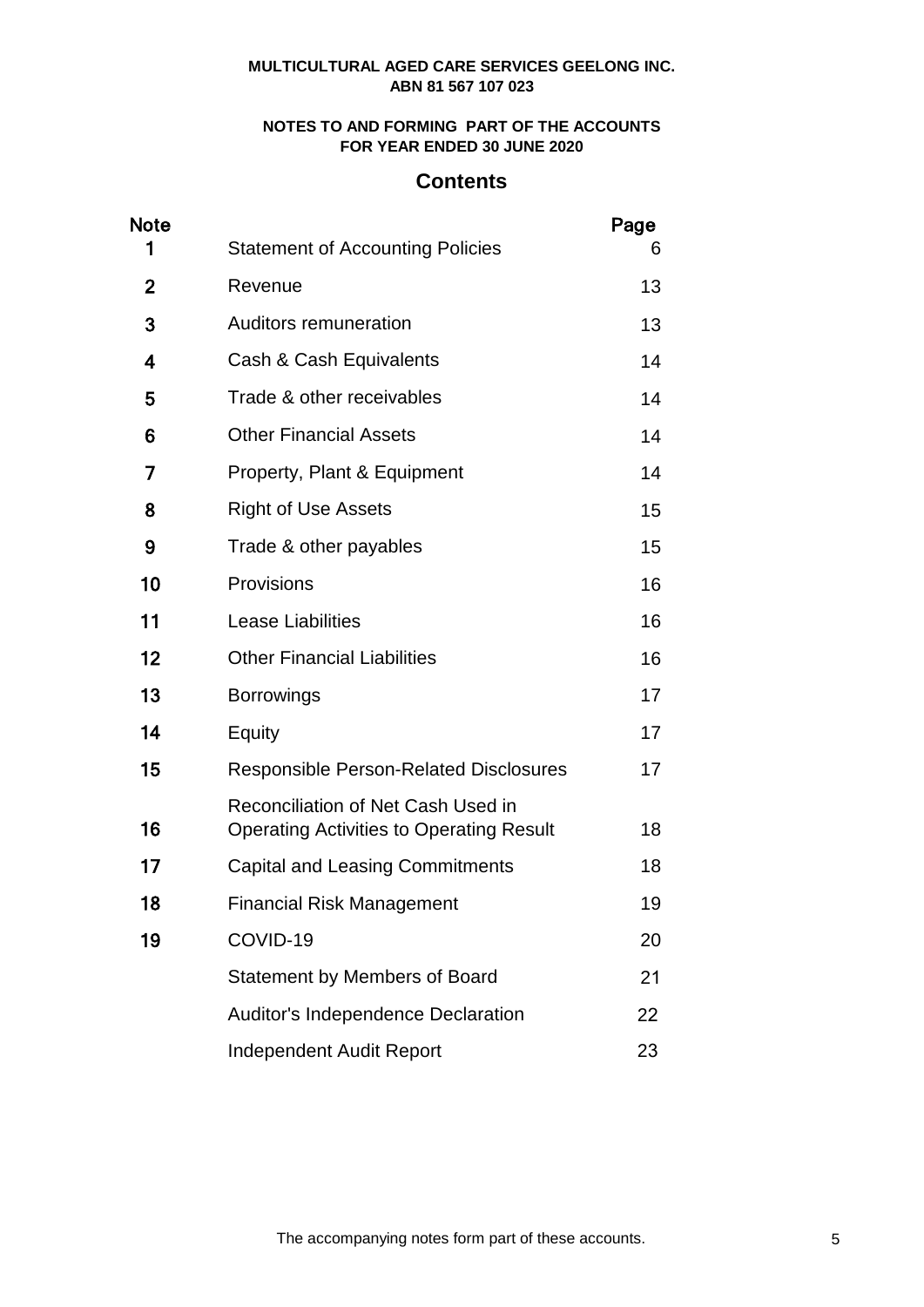## **NOTES TO AND FORMING PART OF THE ACCOUNTS FOR YEAR ENDED 30 JUNE 2020**

## **NOTE 1: STATEMENT OF ACCOUNTING POLICIES**

The financial statements cover Multicultural Aged Care Services Geelong Inc. as an individual entity which is an incorporated association domiciled in Australia.

The financial statements were authorised for issue on 1 September 2020 by the board.

The financial statements are general purpose financial statements that have been prepared in accordance with Australian Accounting Standards including Australian Accounting Interpretations, other authoritative pronouncements of the Australian Accounting Standards Board and the requirements of section 60.40 of the Australian Charities and Not-for-profits Commission Regulation 2013 (ACNC Regulation).

The financial statements have been prepared on an accruals basis and are based on historical costs and do not take into account changing money values or, except where stated, current valuations of non-current assets. Cost is based on the fair values of the consideration given in exchange for assets.

The following is a summary of the material accounting policies adopted by the association in the preparation of the financial statements. The accounting policies have been consistently applied, unless otherwise stated.

## **(a) Rounding**

All amounts shown in the Financial Statements are expressed to the nearest dollar.

### **(b) Receivables**

Trade debtors are carried at nominal amounts due and are due for settlement within 30 days from the date of recognition. Collectability of debts is reviewed on an ongoing basis. The directors believe that the full amount of debt is recoverable, and no doubtful debt provision has been made at 30 June 2020.

### **(c) Inventories**

The value of supplies held at balance date is not considered to be material. The cost of supplies is charged to operating expenses when incurred.

### **(d) Property, Plant and Equipment**

Property, plant and equipment are brought to account at cost less, where applicable, any accumulated depreciation, amortisation and impairment losses. The carrying amount of property, plant and equipment is reviewed annually by directors to ensure it is not in excess of the recoverable amount from these assets. The recoverable amount is assessed on the basis of the expected net cash flows which will be received from the assets' employment and subsequent disposal. The expected net cash flows have not been discounted to their present values in determining recoverable amounts.

The depreciable amount of all fixed assets, including building and capitalised lease assets, but excluding freehold land, is depreciated over their useful lives commencing from the time the asset is held ready for use. A summary of the depreciation method and depreciation rates for each class of attached is as follows:

| <b>Class of Asset</b>           | <b>Depreciation Rate</b> | <b>Method</b>     |
|---------------------------------|--------------------------|-------------------|
| Property                        | 2%                       | <b>Prime Cost</b> |
| <b>Furniture &amp; Fittings</b> | 10%-20%                  | <b>Prime Cost</b> |
| Plant & Equipment               | 5%-40%                   | <b>Prime Cost</b> |
| <b>Motor Vehicles</b>           | 20 <sub>%</sub>          | <b>Prime Cost</b> |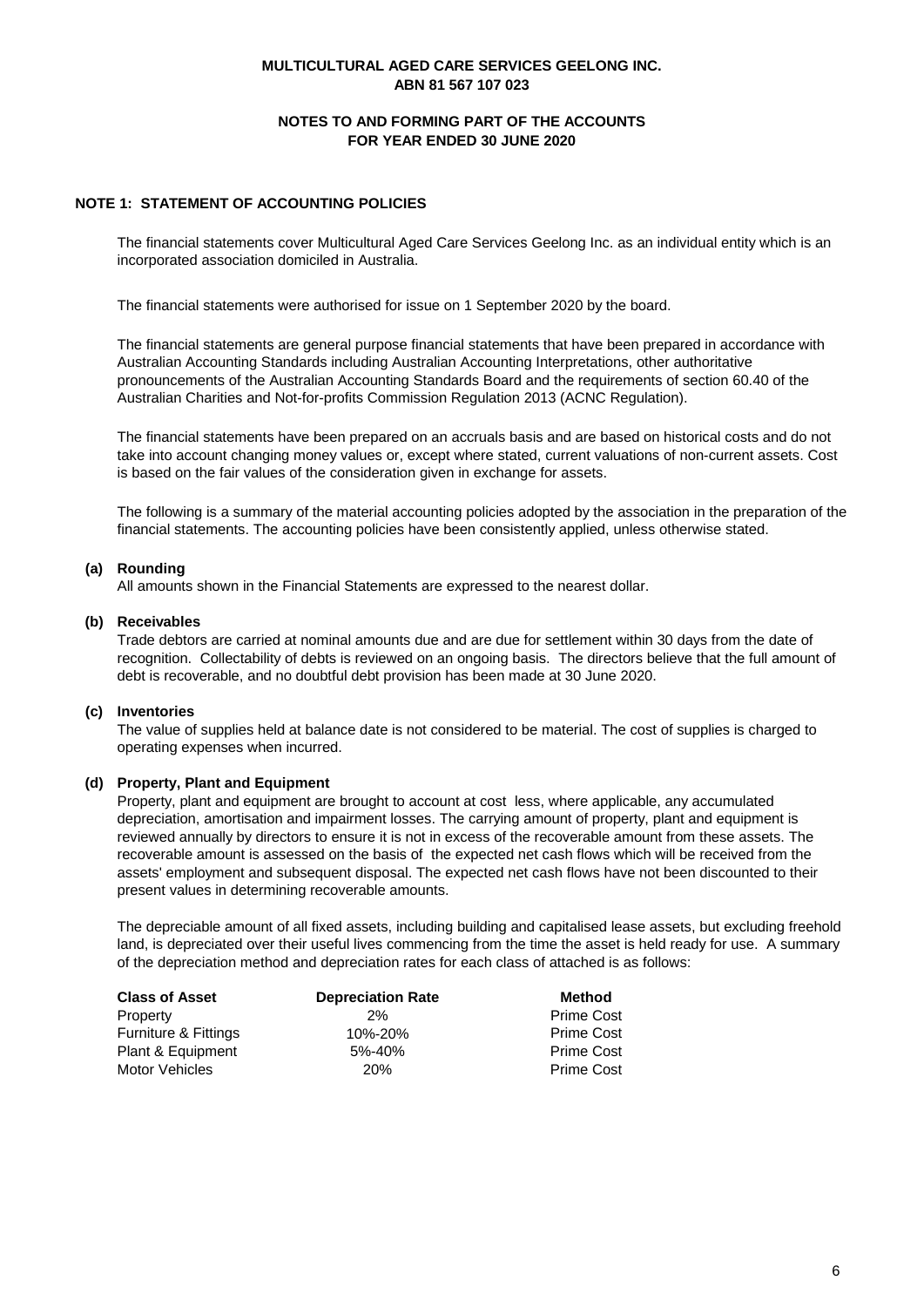## **NOTES TO AND FORMING PART OF THE ACCOUNTS FOR YEAR ENDED 30 JUNE 2020**

## **NOTE 1: STATEMENT OF ACCOUNTING POLICIES (CONT)**

#### **(e) Intangible Asset**

Multicultural Aged Care Services Geelong Inc. currently holds 103 residential bed licences and 60 supported residential bed licences. The value of these licences have not been brought to account in the financial statements as Multicultural Aged Care Services believes there is not an active market for these licences.

## **(f) Financial Instruments**

#### *Initial recognition and measurement*

Financial assets and financial liabilities are recognised when Multicultural Aged Care Services Geelong Inc. becomes a party to the contractual provisions to the instrument. For financial assets, this is the date that the Company commits itself to either the purchase or sale of the asset (i.e. trade date accounting is adopted).

Financial instruments are initially measured at fair value plus transaction costs, except where the instrument is classified 'at fair value through profit or loss' in which case transaction costs are expensed to profit or loss immediately.

# *Classification and subsequent measurement*

## **Financial assets and liabilities at amortised cost**

Financial assets and liabilities are measured at amortised cost if both of the following criteria are met:

- the assets are held to collect the contractual cash flows, and
- the assets' contractual terms give rise to cash flows that are solely payments of principal and interests.

These assets and liabilities are initially recognised at fair value plus any directly attributable transaction costs and subsequently measured at amortised cost using the effective interest method less any impairment.

#### **Financial assets at fair value through other comprehensive income**

Debt investments are measured at fair value through other comprehensive income if both of the following criteria are met and the assets are not designated as fair value through net result:

- financial assets, and - the assets are held to achieve its objective both by collecting the contractual cash flows and by selling the
- the assets' contractual terms give rise to cash flows that are solely payments of principal and interests.

Equity investments will be measured at fair value through other comprehensive income if Multicultural Aged Care Services Geelong Inc. makes an irrevocable election at initial recognition to recognise in this category. This election has not been made.

### **Financial assets at fair value through profit or loss**

By default, all other financial assets that do not meet the measurement conditions of amortised cost and fair value through other comprehensive income are subsequently measured at fair value through profit or loss.

The initial designation of financial instruments to measure at fair value through profit or loss is a one-time option on initial classification and is irrevocable until the financial asset is derecognised.

### **(g) Fair value measurement**

When an asset or liability, financial or non-financial, is measured at fair value for recognition or disclosure purposes, the fair value is based on the price that would be received to sell an asset or paid to transfer a liability in an orderly transaction between market participants at the measurement date; and assumes that the transaction will take place either: in the principal market; or in the absence of a principal market, in the most advantageous market.

Fair value is measured using the assumptions that market participants would use when pricing the asset or liability, assuming they act in their economic best interest. For non-financial assets, the fair value measurement is based on its highest and best use. Valuation techniques that are appropriate in the circumstances and for which sufficient data are available to measure fair value, are used, maximising the use of relevant observable inputs and minimising the use of unobservable inputs.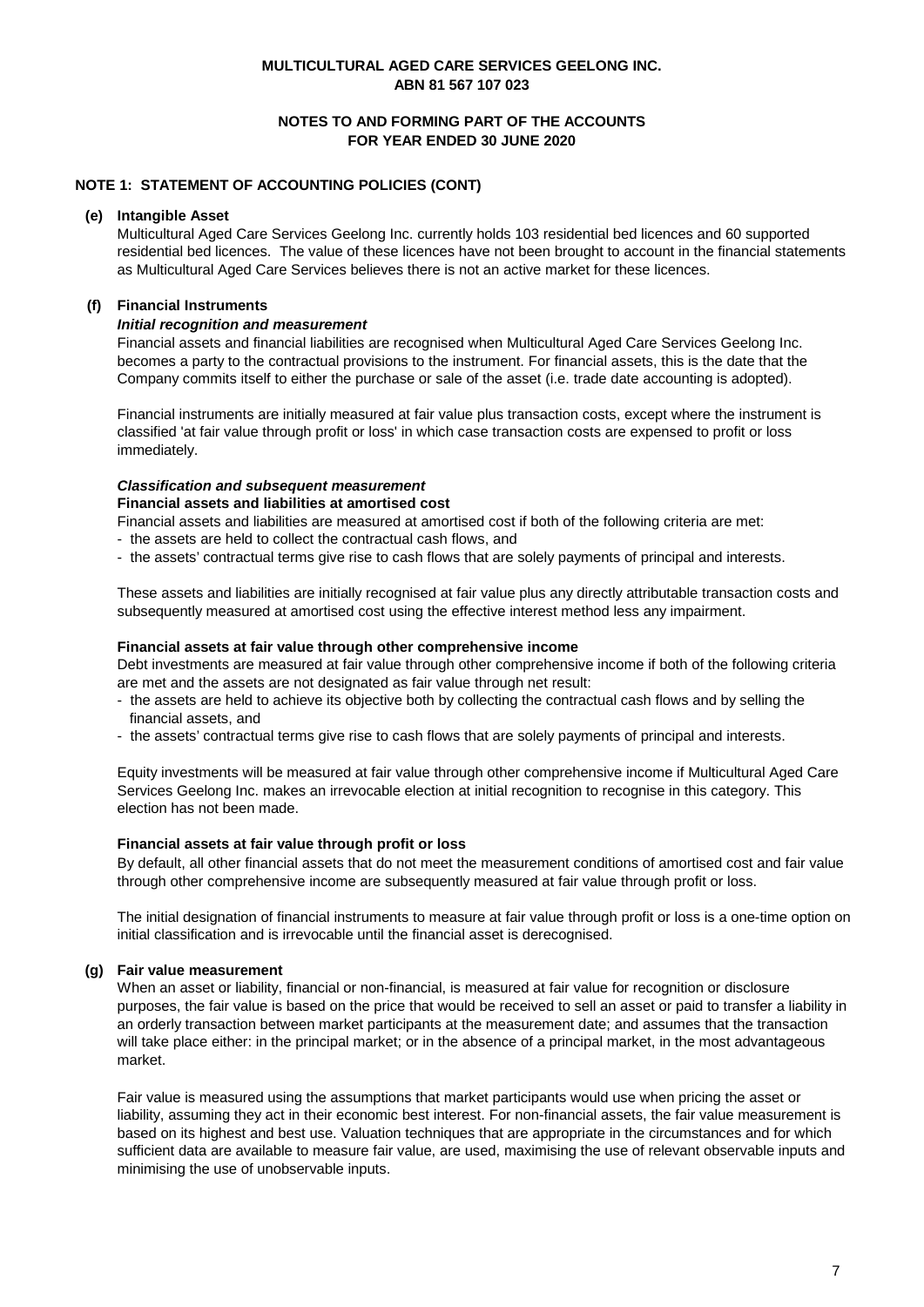### **NOTES TO AND FORMING PART OF THE ACCOUNTS FOR YEAR ENDED 30 JUNE 2020**

## **NOTE 1: STATEMENT OF ACCOUNTING POLICIES (CONT)**

#### **(h) Derecognition and Impairment**

Derecognition refers to the removal of a previously recognised financial asset or financial liability from the statement of financial position.

#### *Derecognition of financial liabilities*

A liability is derecognised when it is extinguished (ie when the obligation in the contract is discharged, cancelled or expires). An exchange of an existing financial liability for a new one with substantially modified terms, or a substantial modification to the terms of a financial liability, is treated as an extinguishment of the existing liability and recognition of a new financial liability.

The difference between the carrying amount of the financial liability derecognised and the consideration paid and payable, including any non-cash assets transferred or liabilities assumed, is recognised in profit or loss.

#### **Derecognition of financial assets**

A financial asset is derecognised when the holder's contractual rights to its cash flows expires, or the asset is transferred in such a way that all the risks and rewards of ownership are substantially transferred.

All the following criteria need to be satisfied for the derecognition of a financial asset:

- the right to receive cash flows from the asset has expired or been transferred;
- all risk and rewards of ownership of the asset have been substantially transferred; and
- the entity no longer controls the asset

On derecognition of a financial asset measured at amortised cost, the difference between the asset's carrying amount and the sum of the consideration received and receivable is recognised in profit or loss.

On derecognition of an investment in equity which the entity elected to classify under fair value through other comprehensive income, the cumulative gain or loss previously accumulated in the investments revaluation reserve is not reclassified to profit or loss, but is transferred to retained earnings.

#### *Recognition of expected credit losses in financial statements*

At each reporting date, the movement in the loss allowance of financial assets is recognised as an impairment gain or loss in the statement of profit or loss and other comprehensive income.

#### **Non-financial assets**

Non-financial assets are reviewed for impairment whenever events or changes in circumstances indicate that the carrying amount may not be recoverable. An impairment loss is recognised for the amount by which the asset's carrying amount exceeds its recoverable amount.

## **(i) Payables**

These amounts represent liabilities for goods and services provided prior to the end of the financial year and which are unpaid. The normal credit terms are Nett 30 days.

#### **(j) Goods and Services Tax**

Revenues, expenses and assets are recognised net of GST except for receivables and payables which are stated with the amount of GST included and except where the amount of GST incurred is not recoverable, in which case GST is recognised as part of the cost of acquisition of an asset or part of an item of expense or revenue. GST receivable from and payable to the Australian Taxation Office (ATO) is included in the statement of financial position. The GST component of a receipt or payment is recognised on a gross basis in the statement of cash flows.

### **(k) Cash & Cash Equivalents**

For the purpose of the statement of cash flows, cash includes cash on hand and at call deposits with banks or financial institutions, net of bank overdrafts; and investments in money market instruments with less than 120 days to maturity.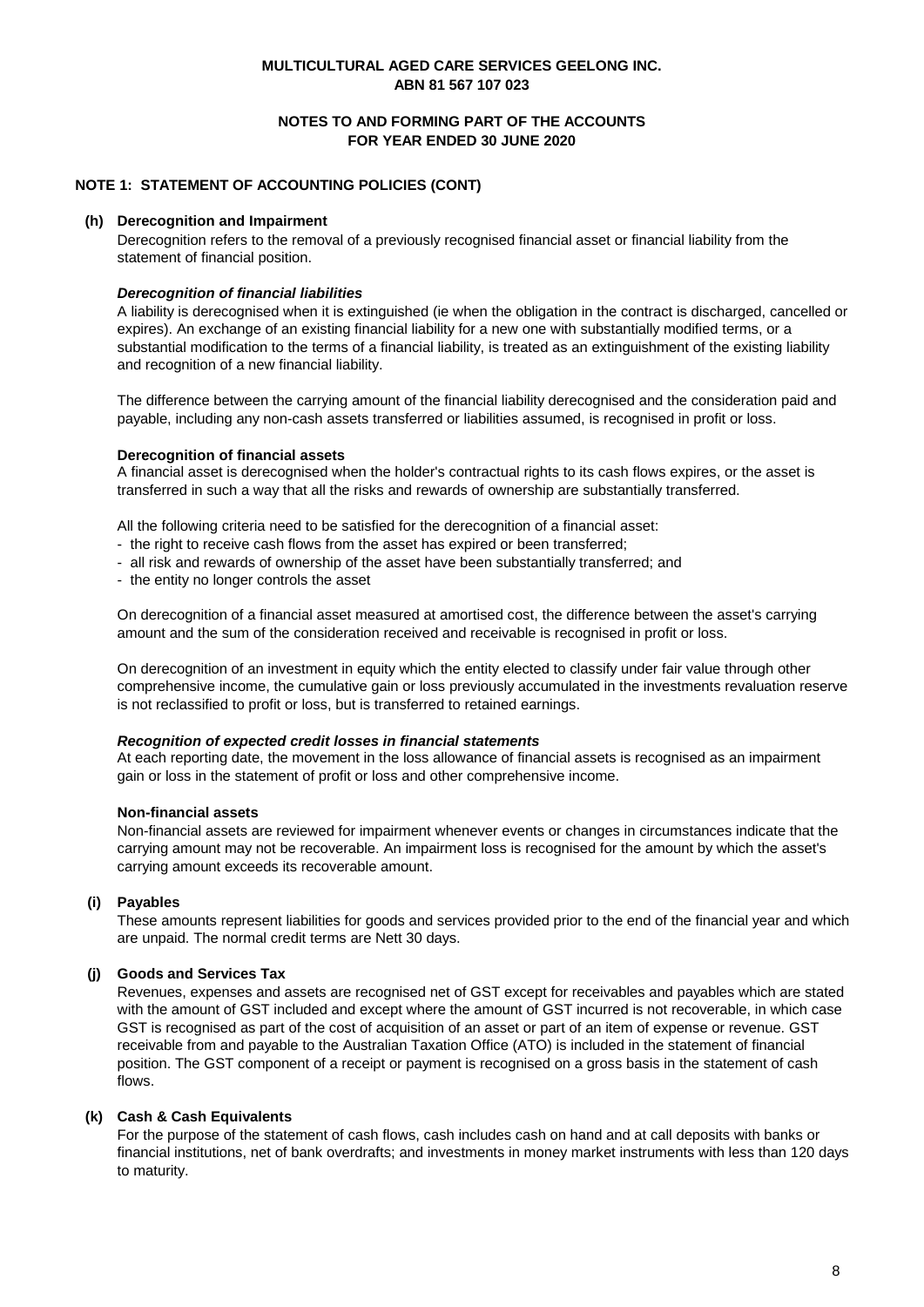## **NOTES TO AND FORMING PART OF THE ACCOUNTS FOR YEAR ENDED 30 JUNE 2020**

## **NOTE 1: STATEMENT OF ACCOUNTING POLICIES (CONT)**

### **(l) Finance Costs**

Finance costs are recognised as expenses in the period in which they are incurred, except where they are included in the cost of qualifying assets. Finance costs include:

- Interest on bank overdrafts, short and long term borrowings
- Amortisation of discounts or premiums relating to borrowings
- Amortisation of ancillary costs incurred in connection with the arrangement of borrowings

• Finance charges in respect of leases recognised in accordance with Australian Accounting Standards AASB 16 Leases

## **(m) Leases**

At inception of a contract, the Association assesses if the contract contains or is a lease. If there is a lease present, a right-of-use asset and corresponding lease liability is recognised by the Association where the Association is the lessee. However, all contracts that are classified as short-term leases (lease with remaining lease term of 12 months or less) and leases of low value assets are recognised as an operating expense on a straight-line basis over the term of the lease.

Initially the lease liability is measured at the present value of the lease payments still to be paid at commencement date. The lease payments are discounted at the interest rate implicit in the lease. If this rate cannot be readily determined, the Company has used the 10 year government bond rate plus a 2% margin.

Lease payments included in the measure of the lease liability are as follows:

• Fixed lease payments less any lease incentives;

• Variable lease payments that depend on an index or rate, initially measured using the index or rate at the commencement date;

• Lease payments under extension options if it is reasonably certain to exercise the options; and

• Payments of penalties for terminating the lease, if the lease term reflects the exercise of an option to terminated the lease

The right-of-use asset comprises the initial measurement of the corresponding lease liability as mentioned above, any lease payments made at or before the commencement date as well as any initial indirect costs. The subsequent measurement of the right-of-use asset is at cost less accumulated depreciation and impairment losses.

Right-of-use assets are depreciated over the lease term or useful life of the underlying asset whichever is the shortest.

The Association has adopted AASB 16: Leases retrospectively with the cumulative effect of initially applying AASB 16 recognised at 1 July 2019. In accordance with AASB 16, the comparatives for the 2019 reporting period have not been restated.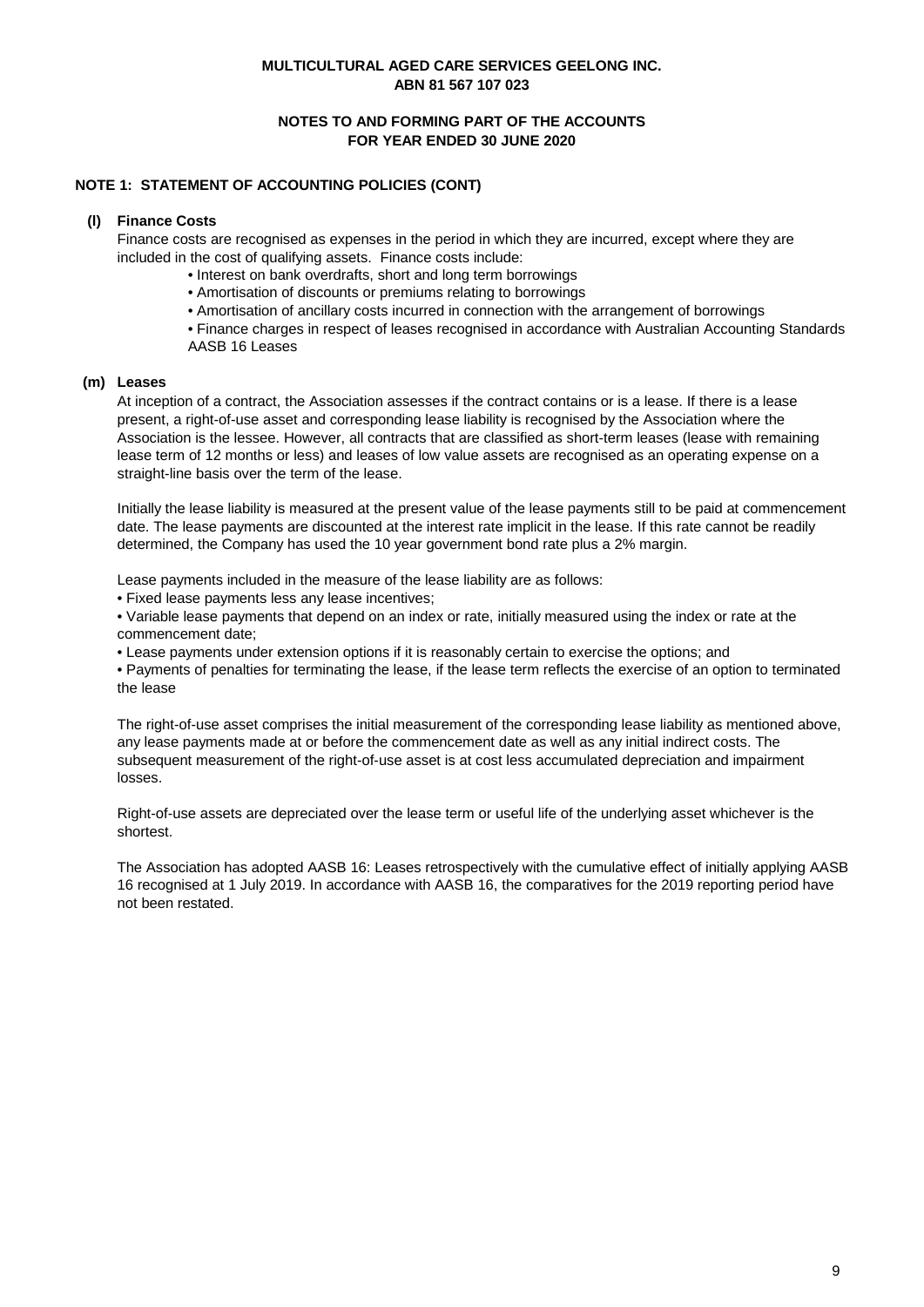## **NOTES TO AND FORMING PART OF THE ACCOUNTS FOR YEAR ENDED 30 JUNE 2020**

## **NOTE 1: STATEMENT OF ACCOUNTING POLICIES (CONT)**

#### **(n) Employee Benefits**

#### *Short-term employee benefits*

Provision is made for the association's obligation for short-term employee benefits. Short-term employee benefits are benefits (other than termination benefits) that are expected to be settled wholly before 12 months after the end of the annual reporting period in which the employees render the related service, including wages and salaries. Short-term employee benefits are measured at the (undiscounted) amounts expected to be paid when the obligation is settled.

The association's obligations for short-term employee benefits such as wages and salaries are recognised as a part of current trade and other payables in the statement of financial position.

#### *Other long-term employee benefits*

Provision is made for employees' annual leave entitlements not expected to be settled wholly before 12 months after the end of the annual reporting period in which the employees render the related service. Other long-term employee benefits are measured at the present value of the expected future payments to be made to employees. Expected future payments incorporate anticipated future wage and salary levels, durations of service and employee departures, and are discounted at rates determined by reference to end-of-reporting-period market yields on government bonds that have maturity dates approximating the terms of the obligations. Any adjustments of other long-term employee benefit obligations due to changes in assumptions are recognised in profit or loss in the periods in which the changes occur.

The association's obligations for long-term employee benefits are presented as non-current provisions in its statement of financial position, except where the association does not have an unconditional right to defer settlement for at least 12 months after the reporting date, in which case the obligations are presented as current provisions.

#### **(o) Revenue recognition**

The Association has applied AASB 15 : Revenue from Contracts with Customers (AASB 15) and AASB 1058 : Income of Not-for-Profit Entities (AASB 1058) using the cumulative effective method of initially applying AASB 15 and AASB 1058 as an adjustment to the opening balance of equity at 1 July 2019. Therefore, the comparative information has not been restated and continues to be presented under AASB 118 : Revenue and AASB 1004 : Contributions. The details of accounting policies under AASB 118 and AASB 1004 have been disclosed separately as noted below. There was no significant impact as a result of the change in accounting policy.

#### **Grants, Donations or Bequests**

When the Association receives operating grant revenue, donations or bequests, it assesses whether the contract is enforceable and has sufficiently specific performance obligations in accordance to AASB 15.

When both these conditions are satisfied, the Association:

- identifies each performance obligation relating to the contract;
- recognises a contract liability for its obligations under the agreement; and
- recognises revenue as it satisfies its performance obligations.

Where the contract is not enforceable or does not have sufficiently specific performance obligations, the Association:

- $\equiv$ recognises the asset received in accordance with the recognition requirements of other applicable accounting standards (for example AASB 9. AASB 16, AASB 116 and AASB 138);
- recognises related amounts (being contributions by owners, lease liability, financial instruments, provisions, revenue or contract liability arising from a contract with a customer); and
- recognises income immediately in profit or loss as the difference between the initial carrying amount of the asset and the related amount.

If a contract liability is recognised as a related amount above, the Association recognises income in profit or loss when or as it satisfies its obligations under the contract.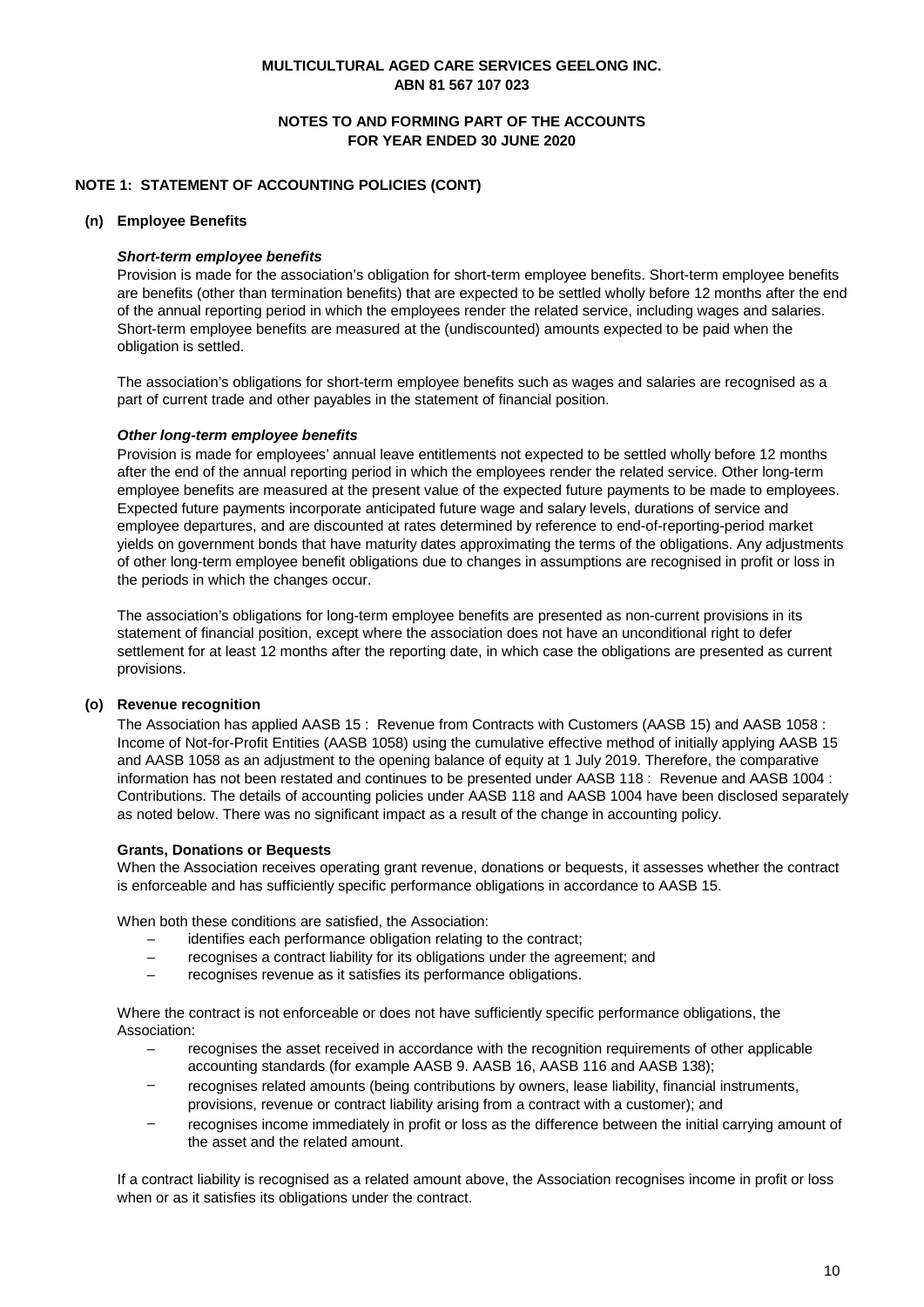## **NOTES TO AND FORMING PART OF THE ACCOUNTS FOR YEAR ENDED 30 JUNE 2020**

## **NOTE 1: STATEMENT OF ACCOUNTING POLICIES (CONT)**

#### **(o) Revenue recognition (Cont.)**

Capital Grants are recognised as income in profit or loss when or as the Association satisfies its obligations under terms of the grant.

### **Services to Residents and Clients**

Resident fees are recognised as revenue over time as accommodation is provided. This is calculated on a daily basis and invoiced monthly.

The performance obligation to clients is met as the service is provided and revenue is recognised upon delivery of the service.

**Interest revenue** is recognised using the effective interest rate method.

**Dividend revenue** is recognised when the right to receive a dividend has been established.

#### **For the Comparative Period**

Revenue is recognised in accordance with AASB 118. Income is recognised as revenue to the extent it is earned. Unearned income at reporting date is reported as income received in advance.

#### *Grants*

Grants are recognised as revenue when the company gains control of the underlying assets. Where grants are reciprocal, revenue is recognised as performance occurs under the grant. Non-reciprocal grants are recognised as revenue when the grant is received or receivable. Conditional grants may be reciprocal or non-reciprocal depending on the terms of the grant.

### *Resident Fees*

Resident fees are recognised as revenue at the time invoices are raised.

#### *Donations and Bequests*

Donations for capital purposes are recorded as revenue in the period in which the donation is received.

### *Ingoings*

An ingoing is a negotiated fee required to be paid as a condition for being a permanent resident in the supported residential facility. It is recognised in the accounts on a prorata basis until the first 12 months of residency is achieved. After that time no further ingoing is required, nor is the amount paid refundable.

#### **(p) Brokered Services and Programs**

Brokered services include Brokered personal care, Nursing care, Gardening and Maintenance. Program costs relate to lifestyle activities and events for our residents and home care consumers.

### **(q) Comparative Information**

Where necessary, the previous year's figures have been reclassified to facilitate comparisons.

### **(r) Critical Accounting Estimates and Judgements**

The directors evaluate estimates and judgments incorporated into the financial report based on historical knowledge and best available current information. Estimates assume a reasonable expectation of future events and are based on current trends and economic data, obtained both externally and within the association.

#### *Key Estimates — Impairment*

The association assesses impairment at each reporting date by evaluating conditions specific to the association that may lead to impairment of assets. Where an impairment trigger exists, the recoverable amount of the asset is determined. Value-in-use calculations performed in assessing recoverable amounts incorporate a number of key estimates.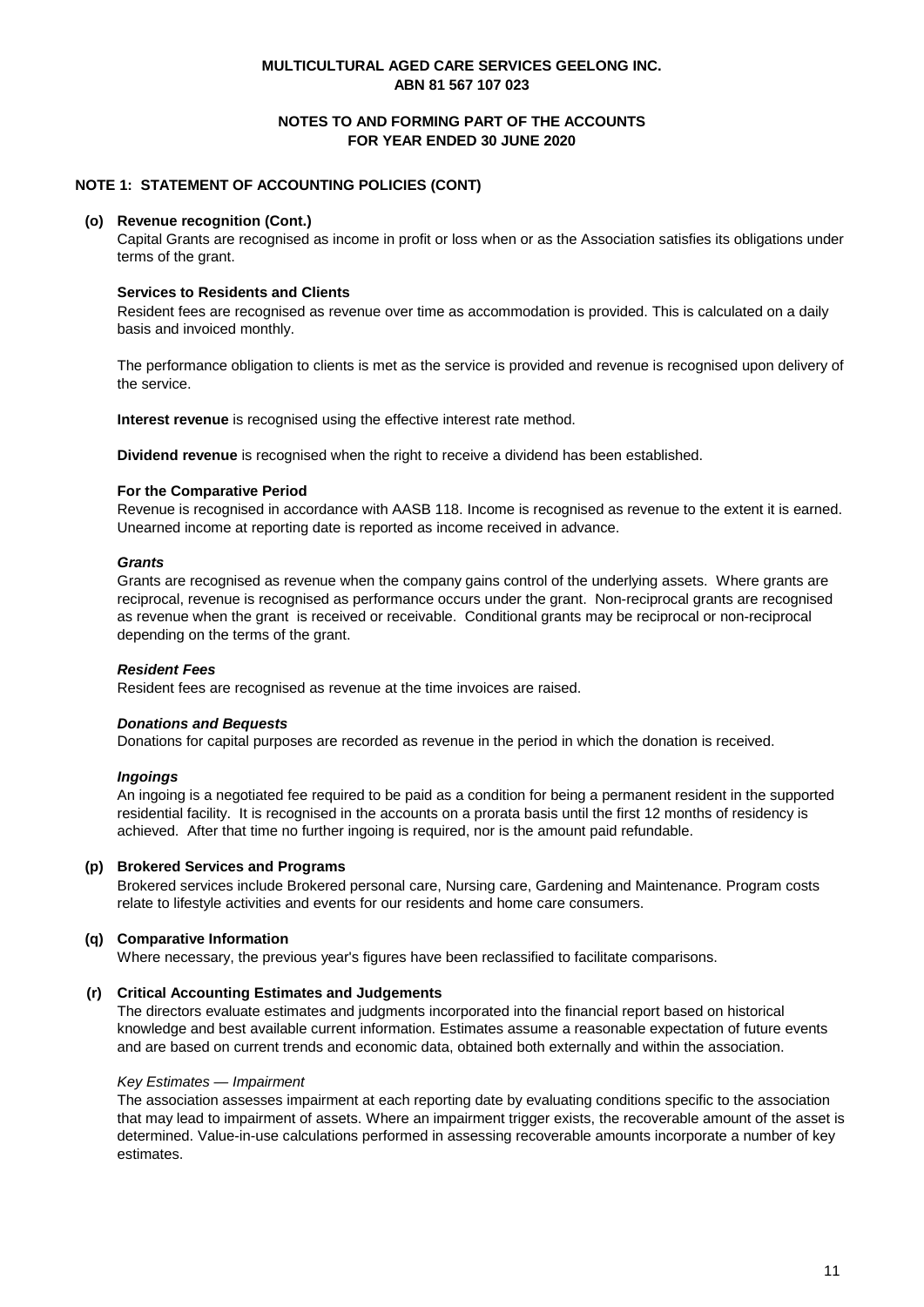## **NOTES TO AND FORMING PART OF THE ACCOUNTS FOR YEAR ENDED 30 JUNE 2020**

## **NOTE 1: STATEMENT OF ACCOUNTING POLICIES (CONT)**

## **(s) New Accounting Standards for Application in Future Periods**

An assessment of Accounting Standards issued by the AASB that are not yet mandatorily applicable and their potential impact on the association when adopted in future periods is discussed below:

| <b>Standard</b>                                                                                                                         | <b>Statement</b>                                                                                                                                                                                                                                                                                                                                                                                                                                                                                                                                                                           | <b>Applicability</b>                                                                                                        | Impact on entity                                                                    |
|-----------------------------------------------------------------------------------------------------------------------------------------|--------------------------------------------------------------------------------------------------------------------------------------------------------------------------------------------------------------------------------------------------------------------------------------------------------------------------------------------------------------------------------------------------------------------------------------------------------------------------------------------------------------------------------------------------------------------------------------------|-----------------------------------------------------------------------------------------------------------------------------|-------------------------------------------------------------------------------------|
| AASB 2018-7<br>Amendments to<br>Australian<br>Accounting<br>Standards-<br>Definition of Material                                        | This Standard principally amends AASB<br>101 Presentation of Financial Statements<br>and AASB 108 Accounting Policies,<br>Changes in Accounting Estimates and<br>Errors. The amendments refine and clarify<br>the definition of material in AASB 101 and<br>its application by improving the wording<br>and aligning the definition across AASB<br>Standards and other publications. The<br>amendments also include some supporting<br>requirements in AASB 101 in the definition<br>to give it more prominence and clarify the<br>explanation accompanying the definition of<br>material. | Jan 2021                                                                                                                    | The standard is not expected to<br>have a significant impact on the<br>association. |
| AASB 2020-1<br>Amendments to<br>Australian<br>Accounting<br>Standards-<br>Classification of<br>Liabilities as Current<br>or Non-Current | This Standard amends AASB 101 to clarify<br>requirements for the presentation of<br>liabilities in the statement of financial<br>position as current or non-current. A<br>liability is classified as non-current if an<br>entity has the right at the end of the<br>reporting period to defer settlement of the<br>liability for at least 12 months after the<br>reporting period. The meaning of<br>settlement of a liability is also clarified.                                                                                                                                          | Jan 2022<br>However, ED<br>301 has been<br>issued with<br>the intention<br>to defer<br>application to<br>1 January<br>2023. | The standard is not expected to<br>have a significant impact on the<br>association. |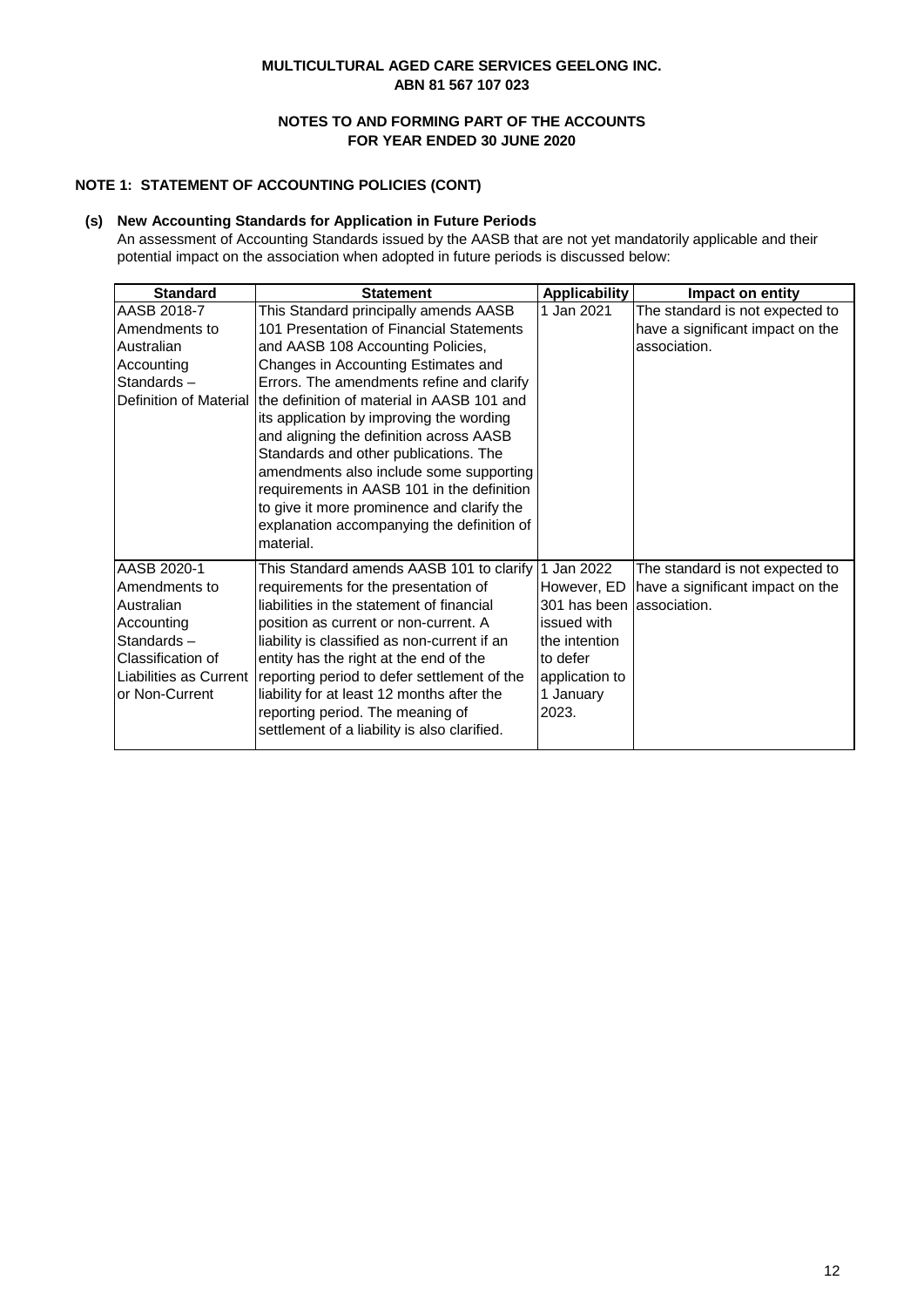## **NOTES TO AND FORMING PART OF THE ACCOUNTS FOR YEAR ENDED 30 JUNE 2020**

|                                                      |           | 2020                  | 2019                  |
|------------------------------------------------------|-----------|-----------------------|-----------------------|
|                                                      |           | \$                    | S                     |
| <b>NOTE 2. REVENUE</b>                               |           |                       |                       |
| <b>Revenue from Operating Activities</b>             |           |                       |                       |
| - Residential Aged Care Income                       |           | 9,313,184             | 8,808,684             |
| - Accommodation Payments & Charges                   |           | 546,730               | 594,863               |
| - Ingoings                                           |           | 752,231               | 881,921               |
| - Home Care Package Income                           |           | 6,139,754             | 5,010,460             |
| - Rental Income<br>- Interest                        |           | 1,195,180             | 1,162,419             |
| <b>Sub-total from Operating Activities</b>           |           | 117,264<br>18,064,343 | 129,031<br>16,587,378 |
| <b>Revenue from Non-Operating Activities</b>         |           |                       |                       |
| <b>Capital Income</b>                                |           |                       |                       |
| - Net Gain/(Loss) on Disposal                        |           |                       |                       |
| of Non-Current Asset                                 | (Note 2a) | 15,000                | (15, 942)             |
|                                                      |           | 15,000                | (15, 942)             |
| <b>Income from Investments</b>                       |           |                       |                       |
| - Change in fair value of financial assets           |           | (351, 127)            | 147,159               |
| - Dividends                                          |           | 205,837               | 131,881               |
| - Franking credits                                   |           | 59,163                | 52,907                |
| <b>Total Income from Investments</b>                 |           | (86, 127)             | 331,947               |
| <b>Other Income</b>                                  |           |                       |                       |
| - Cafe Sales                                         |           | 37,890                | 56,622                |
| - Donations/ Fundraising                             |           | 57,424                | 62,141                |
| - Resident Reimbursements                            |           | 11,952                | 9,789                 |
| - Meals                                              |           | 2,459                 | 2,273                 |
| - Miscellaneous                                      |           | 402,691               | 427,571               |
| <b>Total Other Income</b>                            |           | 512,416               | 558,396               |
| TOTAL REVENUE FROM ORDINARY ACTIVITIES               |           | 18,505,632            | 17,461,779            |
|                                                      |           |                       |                       |
| Note 2a:<br><b>Proceeds from Disposals of Assets</b> |           |                       |                       |
|                                                      |           | 15,000                | 4,000                 |
| Plant & Equipment                                    |           |                       |                       |
| Total Proceeds from Disposals of Assets              |           | 15,000                | 4,000                 |
| <b>Less: Written-Down Value of Assets Sold</b>       |           |                       |                       |
| Plant & Equipment                                    |           |                       | (19, 942)             |
| Total Written Down Value of Assets Sold              |           |                       | (19, 942)             |
| Net gain/ (loss) on disposal of non-current assets   |           | 15,000                | ( 15,942)             |
|                                                      |           |                       |                       |
| <b>NOTE 3. AUDITOR'S REMUNERATION</b>                |           |                       |                       |
| - Auditing of Accounts                               |           | 10,800                | 10,200                |
| - Other Services                                     |           | 17,750                | 1,750                 |
|                                                      |           | 28,550                | 11,950                |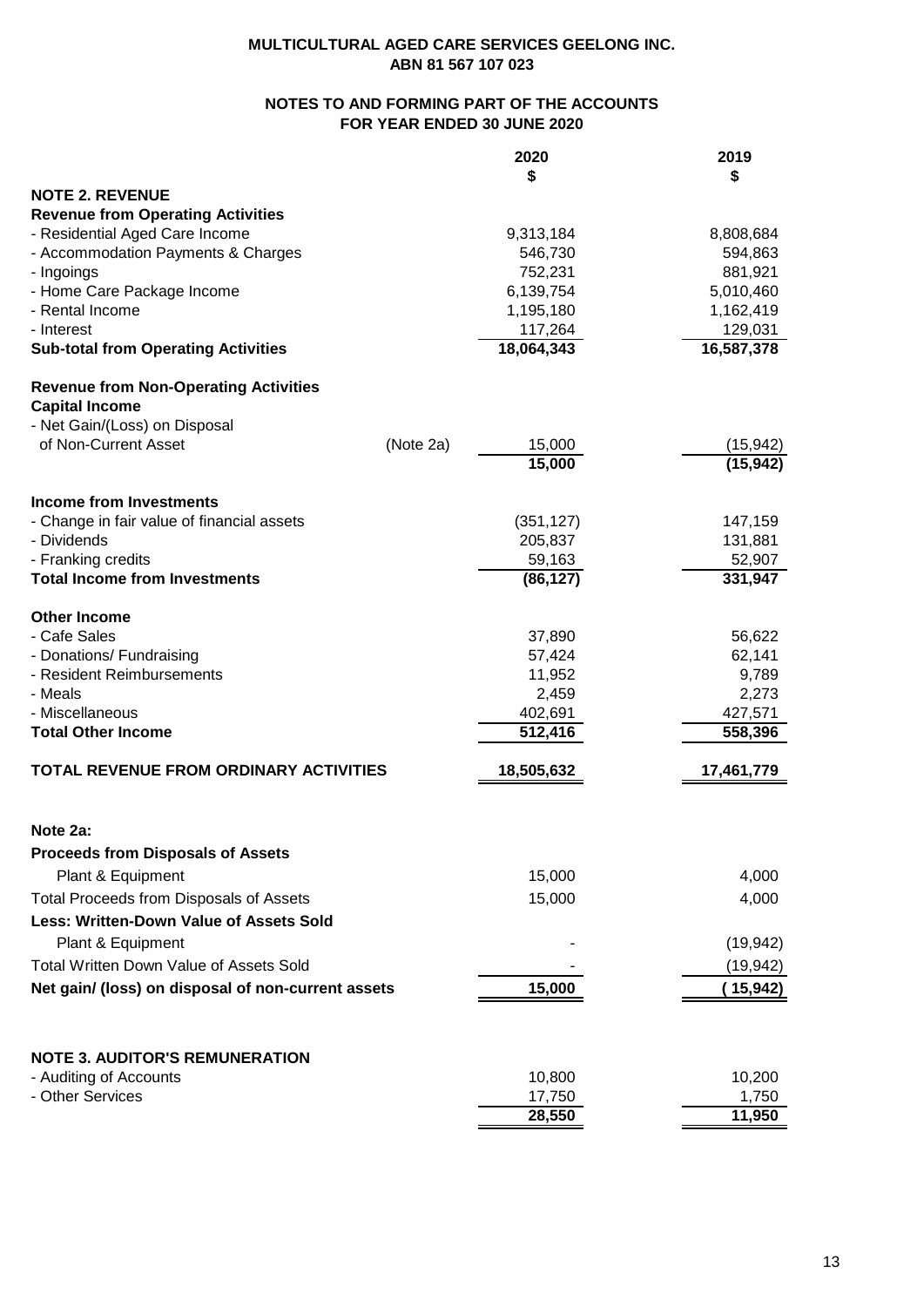## **NOTES TO AND FORMING PART OF THE ACCOUNTS FOR YEAR ENDED 30 JUNE 2020**

## **NOTE 4: CASH & CASH EQUIVALENTS**

For the purpose of the Cash Flow Statement, cash includes cash on hand and in banks, and short-term deposits which are readily convertible to cash on hand, and are subject to insignificant risk of change in value, net of outstanding overdrafts.

|                                                                                               | 2020<br>\$    | 2019<br>\$  |
|-----------------------------------------------------------------------------------------------|---------------|-------------|
| - Cash at Bank<br>- Term Deposits and Cash held within Managed                                | 1,909,094     | 393,766     |
| <b>Investment Portfolio</b>                                                                   | 4,508,095     | 4,441,214   |
| - Cash on Hand                                                                                | 1,400         | 1,100       |
| <b>TOTAL CASH &amp; CASH EQUIVALENTS</b>                                                      | 6,418,589     | 4,836,080   |
| <b>NOTE 5: TRADE &amp; OTHER RECEIVABLES</b><br>Current                                       |               |             |
| - Resident Fees                                                                               | 45,968        | (5,996)     |
| - Accrued Income                                                                              | 25,659        | 24,034      |
| - Prepaid Expenses                                                                            | 174,067       | 157,775     |
| - Sundry Debtors                                                                              | 22,836        | 46,234      |
| <b>TOTAL TRADE &amp; OTHER RECEIVABLES</b>                                                    | 268,530       | 222,047     |
| <b>NOTE 6: FINANCIAL ASSETS</b><br>Current                                                    |               |             |
| - Financial Assets at amortised cost<br>- Investments designated at fair value through profit | 1,500,000     | 2,100,000   |
| and loss                                                                                      | 5,882,402     | 5,078,735   |
| <b>TOTAL FINANCIAL ASSETS</b>                                                                 | 7,382,402     | 7,178,735   |
| <b>NOTE 7: PROPERTY, PLANT &amp; EQUIPMENT</b>                                                |               |             |
| Land at Cost                                                                                  | 3,944,646     | 250,000     |
| <b>Building at Cost</b>                                                                       | 31,357,154    | 30,787,440  |
| Less accumulated depreciation                                                                 | (6, 171, 114) | (5,525,310) |
|                                                                                               | 25,186,040    | 25,262,130  |
| Furniture and Equipment at Cost                                                               | 2,189,900     | 1,974,312   |
| Less accumulated depreciation                                                                 | (1,733,509)   | (1,427,109) |
|                                                                                               | 456,391       | 547,203     |
| Motor Vehicles at Cost                                                                        | 190,984       | 159,479     |
| Less accumulated depreciation                                                                 | (78, 695)     | (90, 893)   |
|                                                                                               | 112,289       | 68,586      |
| <b>TOTAL PROPERTY, PLANT &amp; EQUIPMENT</b>                                                  | 29,699,366    | 26,127,919  |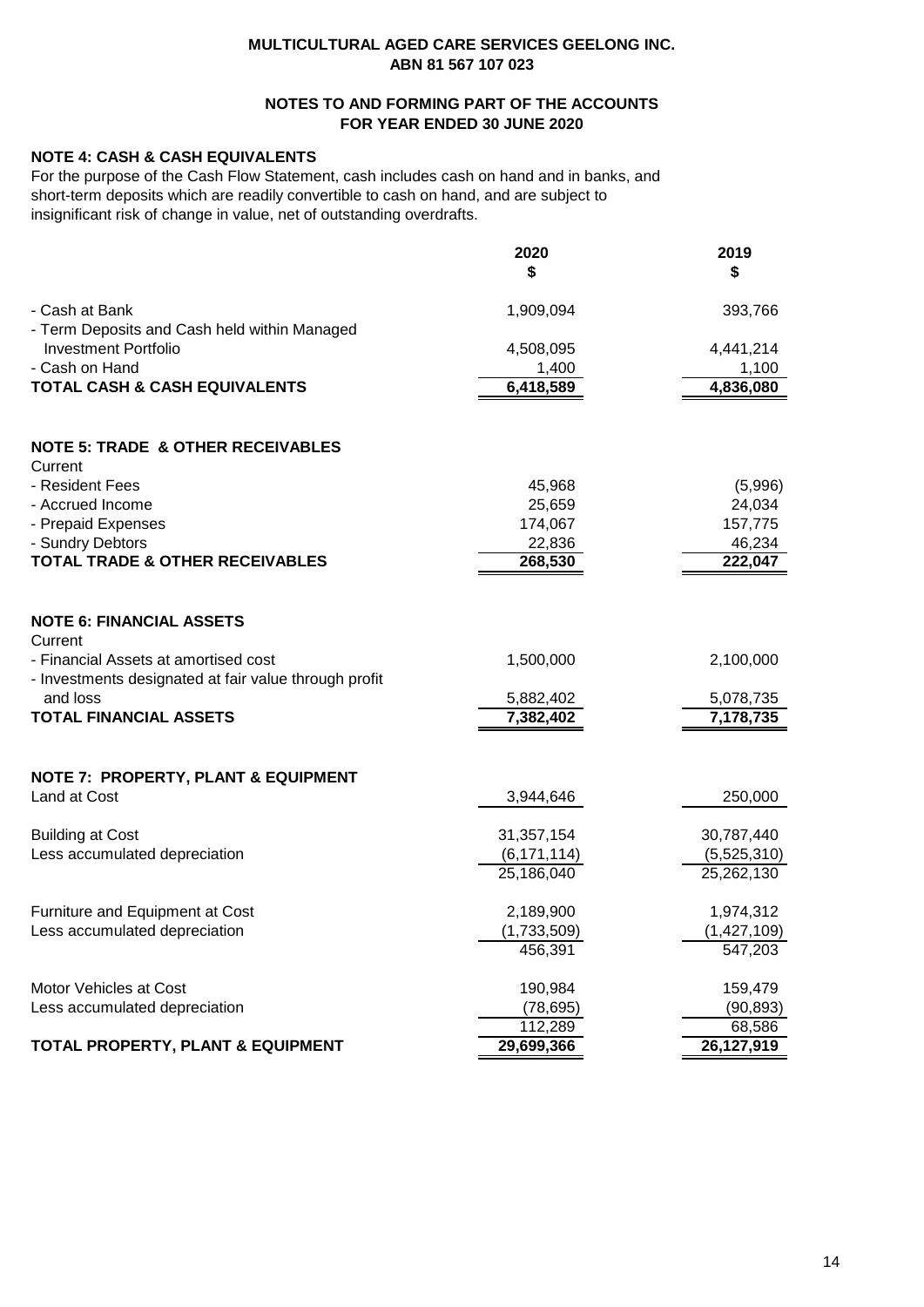## **NOTES TO AND FORMING PART OF THE ACCOUNTS FOR YEAR ENDED 30 JUNE 2020**

## **NOTE 7: PROPERTY, PLANT & EQUIPMENT (CONT)**

### **(a) The opening and closing carrying values of property, plant & equipment are reconciled as follows:**

|                                    |           |                  | <b>Furniture &amp;</b> | <b>Motor</b>    | Total      |
|------------------------------------|-----------|------------------|------------------------|-----------------|------------|
|                                    | Land      | <b>Buildings</b> | <b>Equipment</b>       | <b>Vehicles</b> |            |
|                                    | S         | \$               | S                      | S               | S          |
| Balance at 1 July 2018             | 250,000   | 25,719,943       | 761,629                | 53,982          | 26,785,554 |
| Additions                          |           | 161,601          | 143,038                | 37,447          | 342,086    |
| <b>Disposals</b>                   |           |                  | (19, 942)              |                 | (19, 942)  |
| Depreciation                       |           | (619, 414)       | (337,522)              | (22, 843)       | (979,779)  |
| Balance as at 30 June 2019         | 250,000   | 25,262,130       | 547,203                | 68,586          | 26,127,919 |
| <b>Plus Additions</b>              | 3,694,646 | 569,714          | 215,588                | 72,798          | 4,552,746  |
| Less Disposals                     |           |                  |                        |                 |            |
| Less Depreciation expense          |           | (645, 804)       | (306, 400)             | (29, 095)       | (981,299)  |
| Balance as at 30 June 2020         | 3,944,646 | 25,186,040       | 456,391                | 112,289         | 29,699,366 |
|                                    |           | 2020             |                        | 2019            |            |
|                                    |           | S                |                        | S               |            |
| <b>NOTE 8: RIGHT OF USE ASSETS</b> |           |                  |                        |                 |            |
| Leased Building                    |           | 103,721          |                        |                 |            |
| Less accumulated depreciation      |           | (27, 659)        |                        |                 |            |
|                                    |           | 76,062           |                        |                 |            |

The building is leased over a three year term. Options to extend or terminate are contained within the property leases. The extension or termination options which were probable to be exercised have been included in the calculation of the Right of Use Asset.

AASB 16 related amounts recognised in the Consolidated Statement of Comprehensive Income

| Depreciation charge related to right of use asset | 27.659 |  |
|---------------------------------------------------|--------|--|
| Interest expense on lease laibilities             | 4.492  |  |
| Low value asset lease expense                     | 18.732 |  |

## **NOTE 9: TRADE & OTHER PAYABLES**

| <b>CURRENT</b>                          |           |           |
|-----------------------------------------|-----------|-----------|
| - Creditors                             | 504.552   | 542.963   |
| - Prepaid Income                        | 1.292.152 | 797.865   |
| - Accrued expenses                      | 177.850   | 181.079   |
| - Net GST payable/ (receivable)         | (34, 130) | (42,082)  |
| <b>TOTAL TRADE &amp; OTHER PAYABLES</b> | 1,940,424 | 1,479,825 |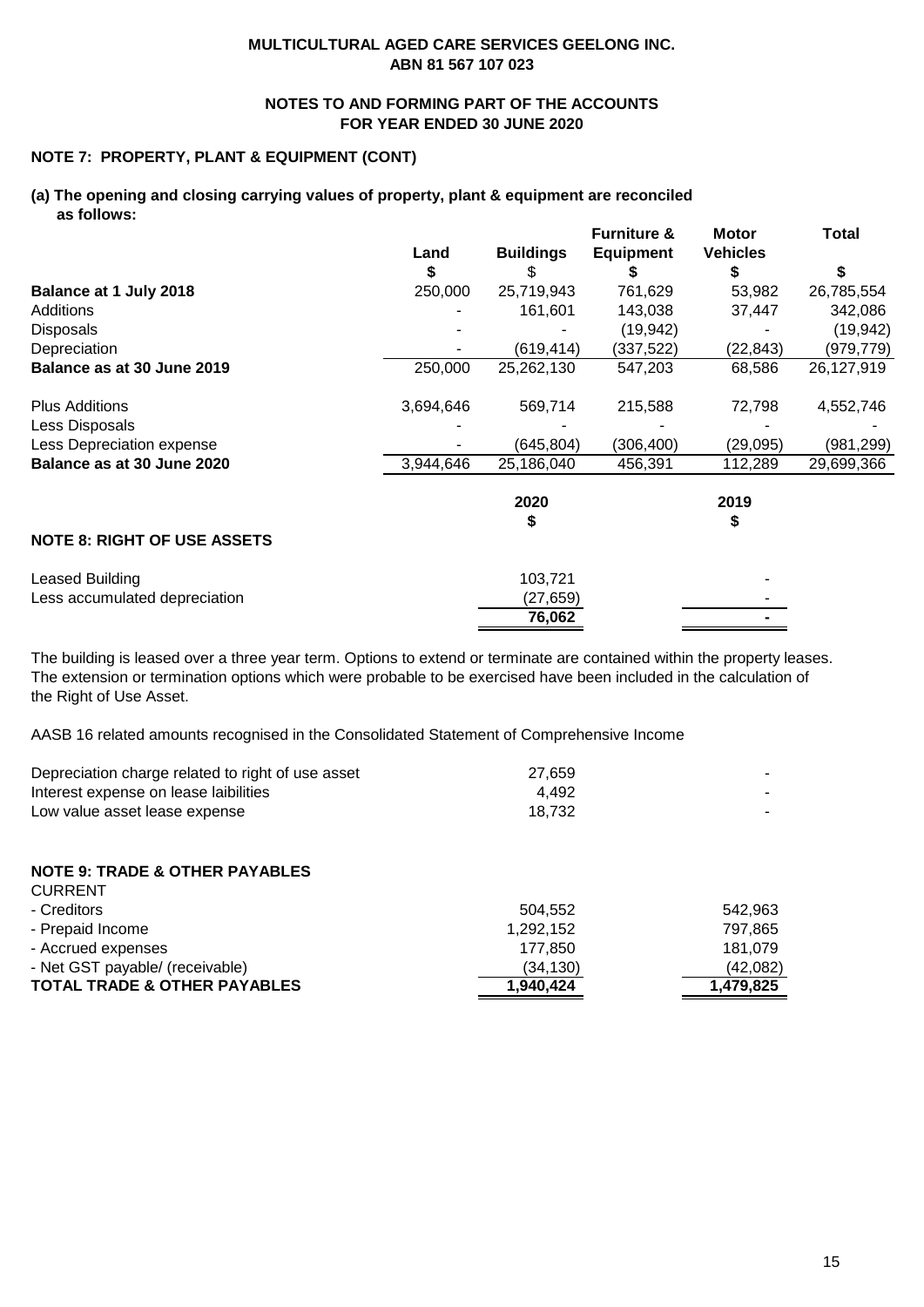## **NOTES TO AND FORMING PART OF THE ACCOUNTS FOR YEAR ENDED 30 JUNE 2020**

|                                                               | 2020<br>\$ | 2019<br>\$ |
|---------------------------------------------------------------|------------|------------|
| <b>NOTE 10: PROVISIONS</b>                                    |            |            |
| <b>CURRENT</b>                                                |            |            |
| Long Service Leave                                            | 904,430    | 814,887    |
| <b>Accrued Wages and Salaries</b>                             | 251,732    | 189,160    |
| <b>Annual Leave</b>                                           |            |            |
| -Expected to be settled after 12 months                       |            |            |
| -Expected to be settled within one year                       | 649,127    | 568,546    |
| <b>TOTAL</b>                                                  | 1,805,289  | 1,572,593  |
| NON-CURRENT                                                   |            |            |
| Make Good                                                     | 4,362      |            |
| Long Service Leave                                            | 426,994    | 470,560    |
| <b>TOTAL</b>                                                  | 431,356    | 470,560    |
| <b>TOTAL PROVISIONS</b>                                       | 2,236,645  | 2,043,153  |
| <b>NOTE 11: LEASE LIABILITIES</b>                             |            |            |
| <b>CURRENT</b><br>Lease liabilities                           | 27,062     |            |
|                                                               |            |            |
| NON-CURRENT                                                   |            |            |
| Lease Liabilities                                             | 48,233     |            |
| <b>NOTE 12: OTHER FINANCIAL LIABILITIES</b><br><b>CURRENT</b> |            |            |
| Refundable Accommodation Deposits/ Accommodation Bonds        | 22,339,021 | 18,002,935 |

*Refundable Accommodation Deposits or Accommodation Bonds received from residents are refundable in accordance with The Aged Care Act 1997.*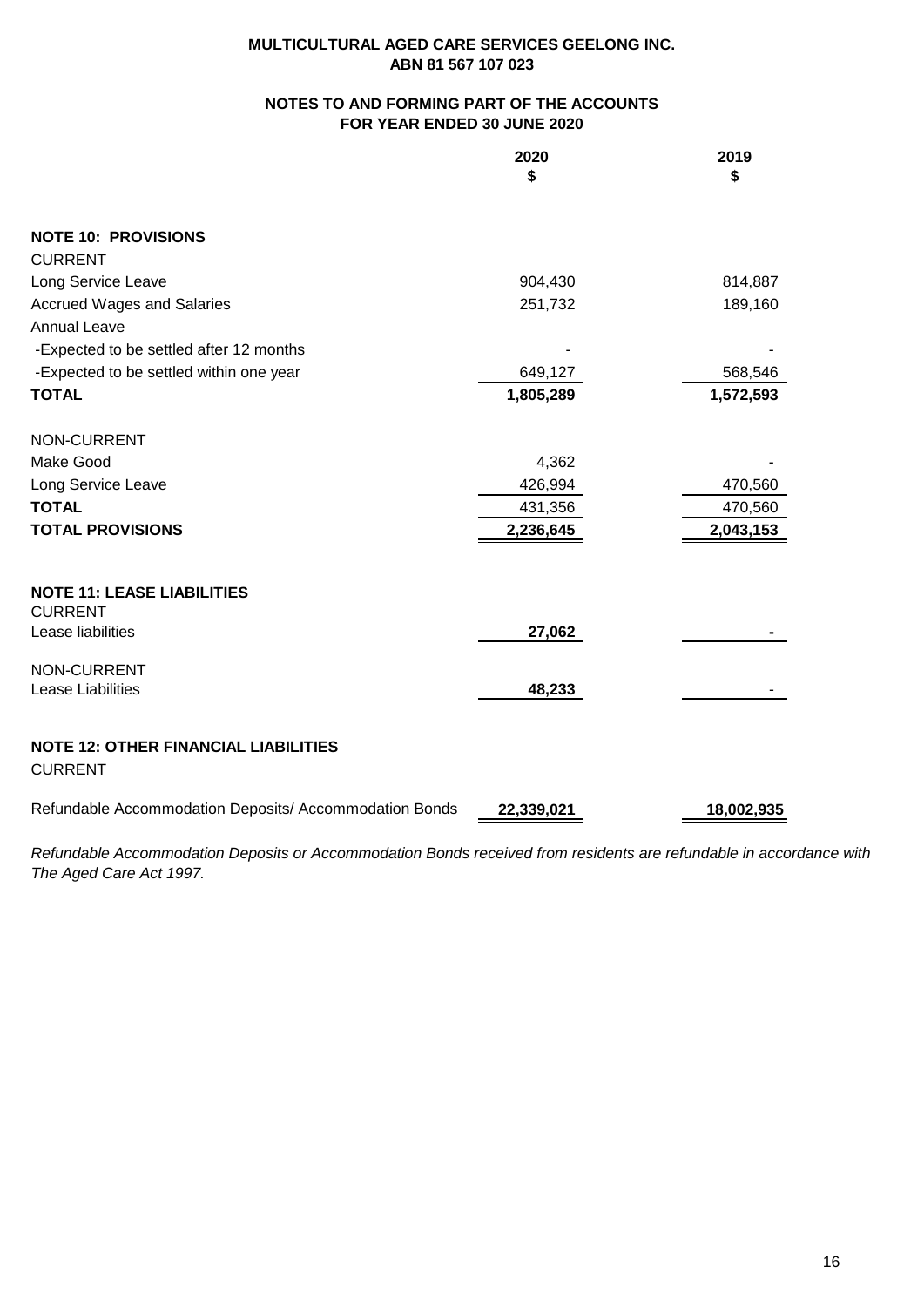## **NOTES TO AND FORMING PART OF THE ACCOUNTS FOR YEAR ENDED 30 JUNE 2020**

|                                                                      | 2020               | 2019               |                               |           |
|----------------------------------------------------------------------|--------------------|--------------------|-------------------------------|-----------|
| <b>NOTE 13: BORROWINGS</b>                                           | \$                 | \$                 |                               |           |
| <b>CURRENT</b>                                                       | 243,450<br>243,450 |                    |                               |           |
| Secured                                                              |                    | 243,450<br>243,450 |                               |           |
| - Zero Real Interest Loan (a)<br>Sub-total<br>NON-CURRENT<br>Secured |                    |                    |                               |           |
|                                                                      |                    |                    |                               |           |
|                                                                      |                    |                    | - Zero Real Interest Loan (a) | 3,164,850 |
|                                                                      | Sub-total          |                    | 3,164,850                     | 3,408,300 |
| <b>TOTAL BORROWINGS</b>                                              | 3,408,300          | 3,651,750          |                               |           |

(a) A Zero Real Interest Loan (ZRIL) agreement was entered into with the Commonwealth in 2012 to assist with the construction of 30 Residential Aged Care beds. The facility has a term of 22 years which will expire in 2034. The facility incurs an interest rate based upon the Consumer Price Index and is revised on a quarterly basis.

## **NOTE 14: EQUITY**

### **(a) Retained Earnings**

| Retained Earnings as at reporting date                   | 13.845.264 | 13.187.118 |
|----------------------------------------------------------|------------|------------|
| Net profit from operating activities                     | 659.605    | 808,335    |
| Adjustment for application of AASB 16 for the first time | (1.459)    |            |
| Opening retained earnings carried forward                | 13.187.118 | 12,378,783 |

## **NOTE 15: RESPONSIBLE PERSON-RELATED DISCLOSURES**

### **a) Responsible Persons**

The names of Board members who have held office during the financial year are:

T Aberline

G Costa

G De Stefano

S Fatouros

R Holzer (Resigned 29 October 2019)

Z McCubbery

G Perry

G Kovacs

D Firth (Appointed 24 September 2019)

## **Accountable Officer**

J Leggo

| $-9.99$                     | 2020    | 2019<br>\$ |
|-----------------------------|---------|------------|
| b) Key Management Personnel |         |            |
| Short-term benefits         | 215,467 | 215,706    |
| Post-employment benefits    | 22,101  | 20,492     |
|                             | 237,568 | 236,198    |

c) The Board members are not remunerated for their services to Multicultural Aged Care Services Geelong Inc.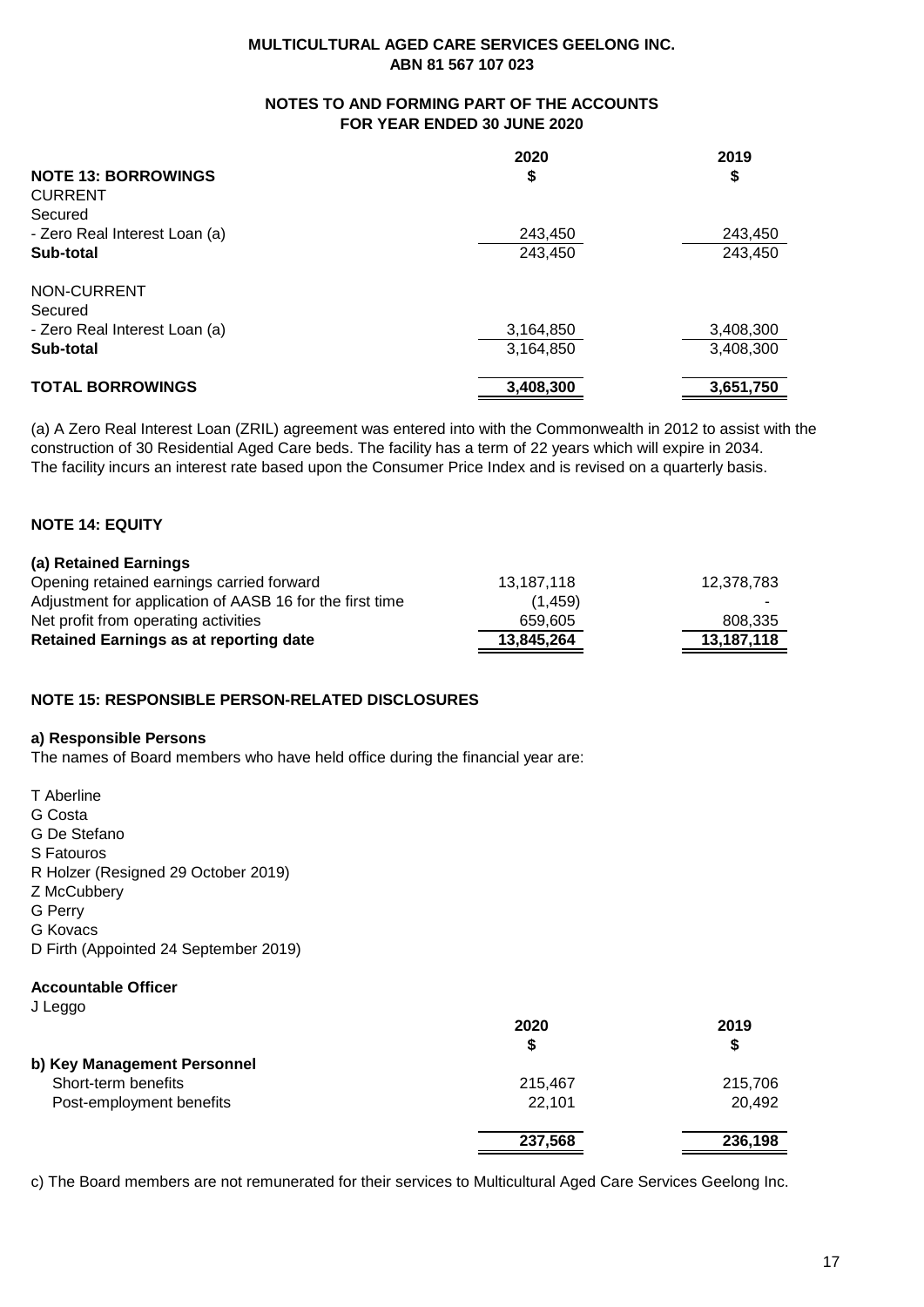## **NOTES TO AND FORMING PART OF THE ACCOUNTS FOR YEAR ENDED 30 JUNE 2020**

|                                                                                                       | 2020<br>\$ | 2019<br>\$ |
|-------------------------------------------------------------------------------------------------------|------------|------------|
| <b>NOTE 16: RECONCILIATION OF NET CASH USED IN</b><br><b>OPERATING ACTIVITIES TO OPERATING RESULT</b> |            |            |
| Operating result<br><b>Non Cash Movements</b>                                                         | 659,605    | 808,335    |
| Net Loss/(Gain) from sale of Plant & Equipment                                                        | (15,000)   | 15,942     |
| Depreciation                                                                                          | 1,008,958  | 979,779    |
| Net Unrealised Loss/(Gain) on Financial Assets                                                        | 345,543    | (185, 261) |
| <b>Movements in Assets &amp; Liabilities</b>                                                          |            |            |
| (Increase)/ decrease in receivables                                                                   | (30, 191)  | 53,400     |
| (Increase)/ decrease in prepaid expenses                                                              | (16, 292)  | 42,212     |
| Increase/ (decrease) in provisions                                                                    | 193,492    | 117,956    |
| Increase/ (decrease) in payables                                                                      | 460,729    | 32,858     |
| <b>Net Cash Provided by Operating Activities</b>                                                      | 2,606,844  | 1,865,221  |
| <b>NOTE 17: CAPITAL &amp; LEASING COMMITMENTS</b>                                                     |            |            |
|                                                                                                       |            |            |
| a) Operating Lease                                                                                    |            |            |
| Payable - minimum lease payments<br>Not later than one year                                           | 7,805      | 18,732     |
| Between 1 and 5 years                                                                                 |            | 7,805      |
| <b>TOTAL LEASE LIABILITY</b>                                                                          | 7,805      | 26,537     |
|                                                                                                       |            |            |
| b) Capital Commitments                                                                                |            |            |

| Not later than one year | 355.730 | 380.000 |
|-------------------------|---------|---------|
|                         | 355,730 | 380.000 |
|                         |         |         |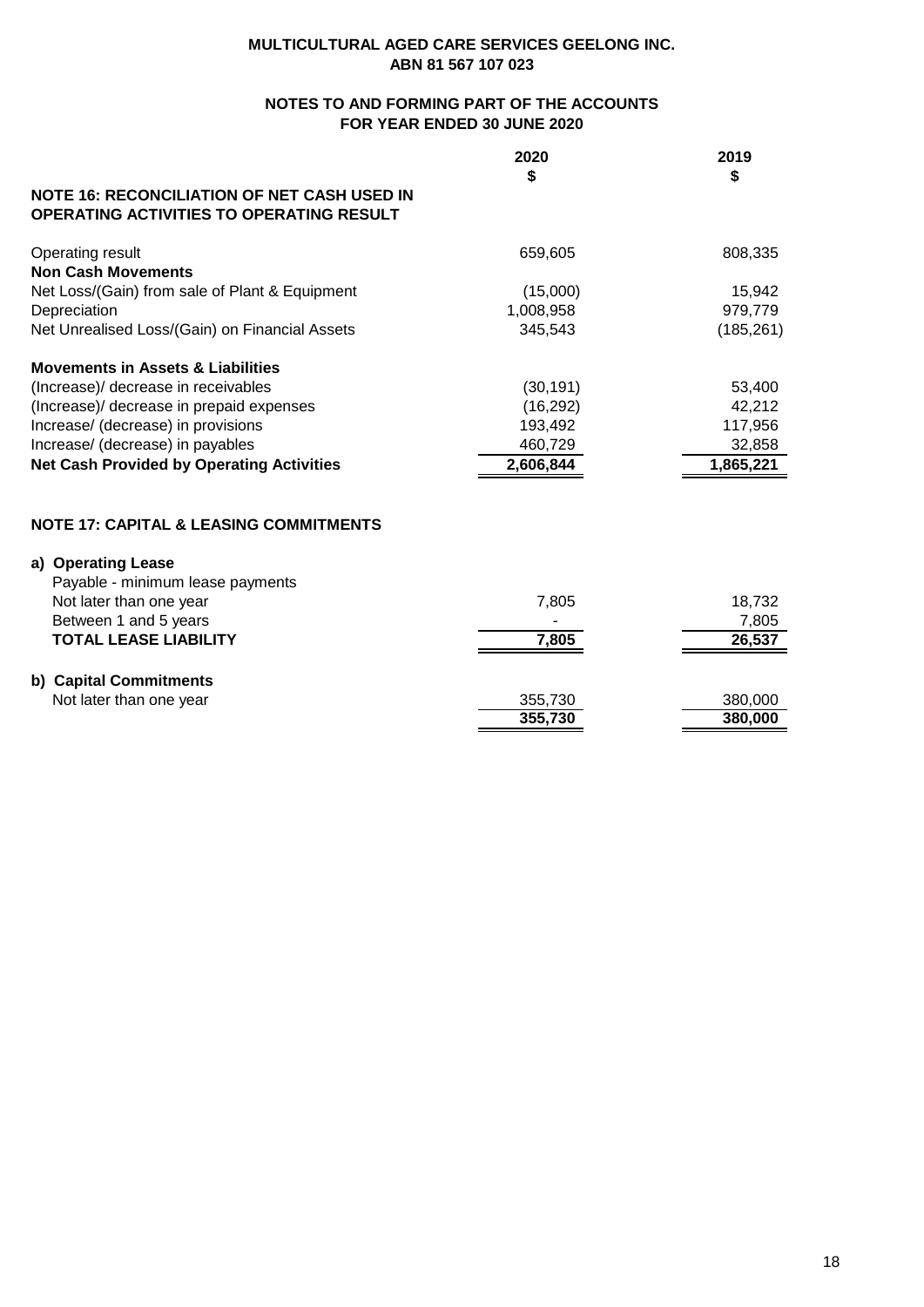## **NOTES TO AND FORMING PART OF THE ACCOUNTS FOR YEAR ENDED 30 JUNE 2020**

## **NOTE 18: FINANCIAL RISK MANAGEMENT**

Multicultural Aged Care Services Geelong Inc.'s financial instruments consist primarily of cash at bank, money market instruments, managed investment portfolio, accounts receivable and payable, resident accommodation deposits and a Zero Real Interest Loan provided by the Commonwealth Government.

The carrying amounts for each category of financial instruments, measured in accordance with AASB 9 : Financial Instruments as detailed in the accounting policies to these financial statements, are as follows:

|                                                        | <b>Note</b> | 2020<br>\$ | 2019<br>\$ |
|--------------------------------------------------------|-------------|------------|------------|
| <b>Financial Assets</b>                                |             |            |            |
| Financial assets at fair value through profit or loss: |             |            |            |
| <b>Investments in Equity Instruments</b>               | 6           | 5,882,402  | 5,078,735  |
| Financial assets at amortised cost:                    |             |            |            |
| Cash and cash equivalents                              | 4           | 6,418,589  | 4,836,080  |
| Trade and other receivables                            | 5           | 268,530    | 222,047    |
| <b>Fixed interest securities</b>                       | 6           | 1,500,000  | 2,100,000  |
|                                                        |             | 8,187,119  | 7,158,127  |
| <b>Total Financial Assets</b>                          |             | 14,069,521 | 12,236,862 |
| <b>Financial Liabilities</b>                           |             |            |            |
| Financial liabilities at amortised cost:               |             |            |            |
| Trade and other payables (excl GST)                    | 9           | 1,974,554  | 1,521,907  |
| Lease Liabilities                                      | 11          | 75,295     |            |
| Other financial liabilities                            | 12          | 22,339,021 | 18,002,935 |
| <b>Borrowings</b>                                      | 13          | 3,408,300  | 3,651,750  |
| <b>Total Financial Liabilities</b>                     |             | 27,797,170 | 23,176,592 |

## **Fair Value Measurements**

Multicultural Aged Care Services Geelong Inc. measures and recognises the following assets and liabilities at fair value on a recurring basis after initial recognition:

| - Financial assets at fair value through profit or loss |           |           |
|---------------------------------------------------------|-----------|-----------|
| Investments in Equity Instruments                       | 5,882,402 | 5.078.735 |

A valuation technique is selected that is appropriate in the circumstances and for which sufficient data is available to measure fair value. The availability of sufficient and relevant data primarily depends on the specific characteristics of the asset or liability being measured.

For investments in equities, the fair values have been determined based on closing quoted bid prices at the end of the reporting period.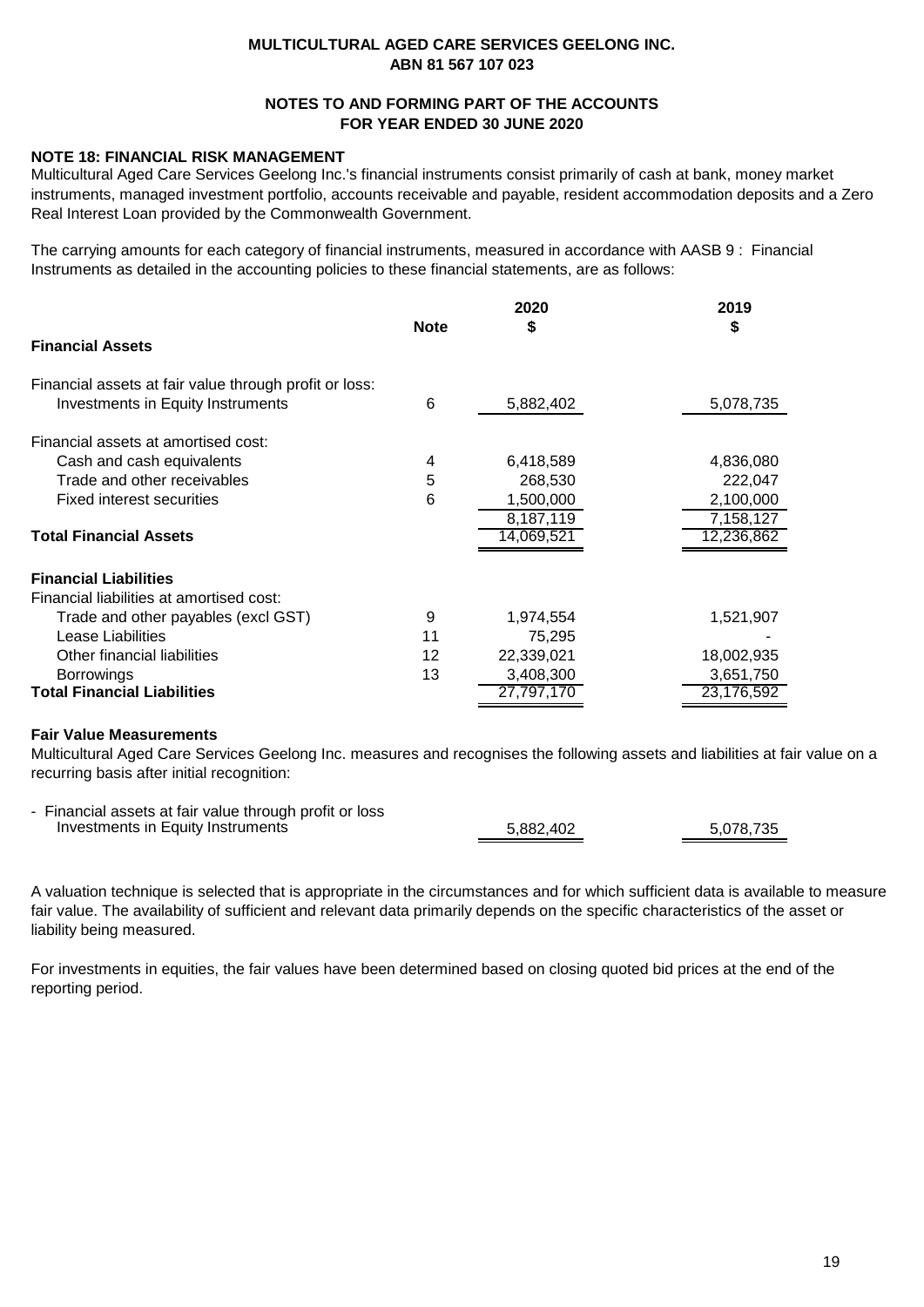## **NOTES TO AND FORMING PART OF THE ACCOUNTS FOR YEAR ENDED 30 JUNE 2020**

## **NOTE 19: COVID-19**

The COVID-19 pandemic has developed rapidly in 2020 and measures taken by various governments and agencies to contain the virus have affected economic activity.

Even though this organisation has had no reported cases, COVID-19 has had a financial impact on this organisation by challenging our income earning capacity and increasing our operating expenses. The duration of such financial impact is unknown at this stage however it is considered that our income earning capacity will be restored in time.

To mitigate and monitor the effects of COVID-19, we will continue to be proactive. Our operating costs have increased because we have implemented initiatives such as ensuring supply of PPE, establishing additional infection control measures, staff training, cohorting, building new visitor pods, screening and security monitoring as well as enabling staff to work from home wherever possible.

This organisation will meet its current capital commitments and other strategic initiatives will continue to be explored should they prove to enhance our service offering. This organisation will receive additional government funding should we have a positive COVID-19 case. Our liquidity and investment portfolio will continue to be managed conservatively.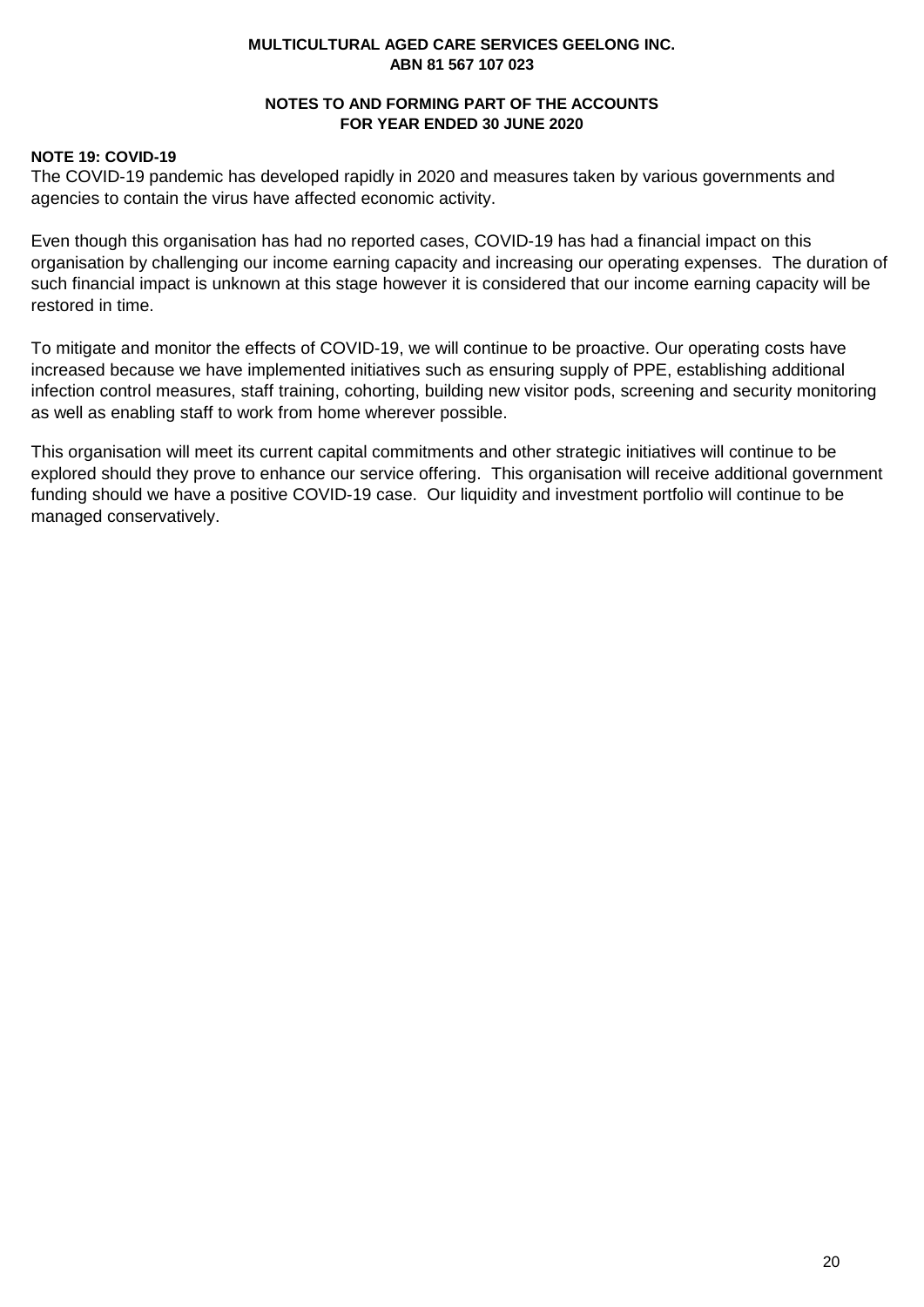## STATEMENT BY MEMBERS OF THE BOARD

The Board has determined that this financial report is prepared in accordance with Australian Accounting Standards (including Australian Accounting Interpretations).

In the opinion of the Board the financial report as set out on pages 1 to 20:

- Presents a true and fair view of the financial position of Multicultural Aged Care  $\mathbf{1}$ Services Geelong Inc. as at 30 June 2020 and its performance for the year ended on that date.
- The financial statements and notes comply with the requirements of the  $\overline{2}$ Australian Charities and Not-for profits Act 2012
- At the date of this statement, there are reasonable grounds to believe that  $\mathfrak{S}$ Multicultural Aged Care Services Geelong Inc. will be able to pay its debts as and when they fall due.

This statement is made in accordance with a resolution of the Board made pursuant with subsection 60.15 (2) of the Australian Charities and Not-for-profits Commission Regulations 2013 and is signed for and on behalf of the Board by:

Treasurer

D. Firth

Dated this 1st day of September, 2020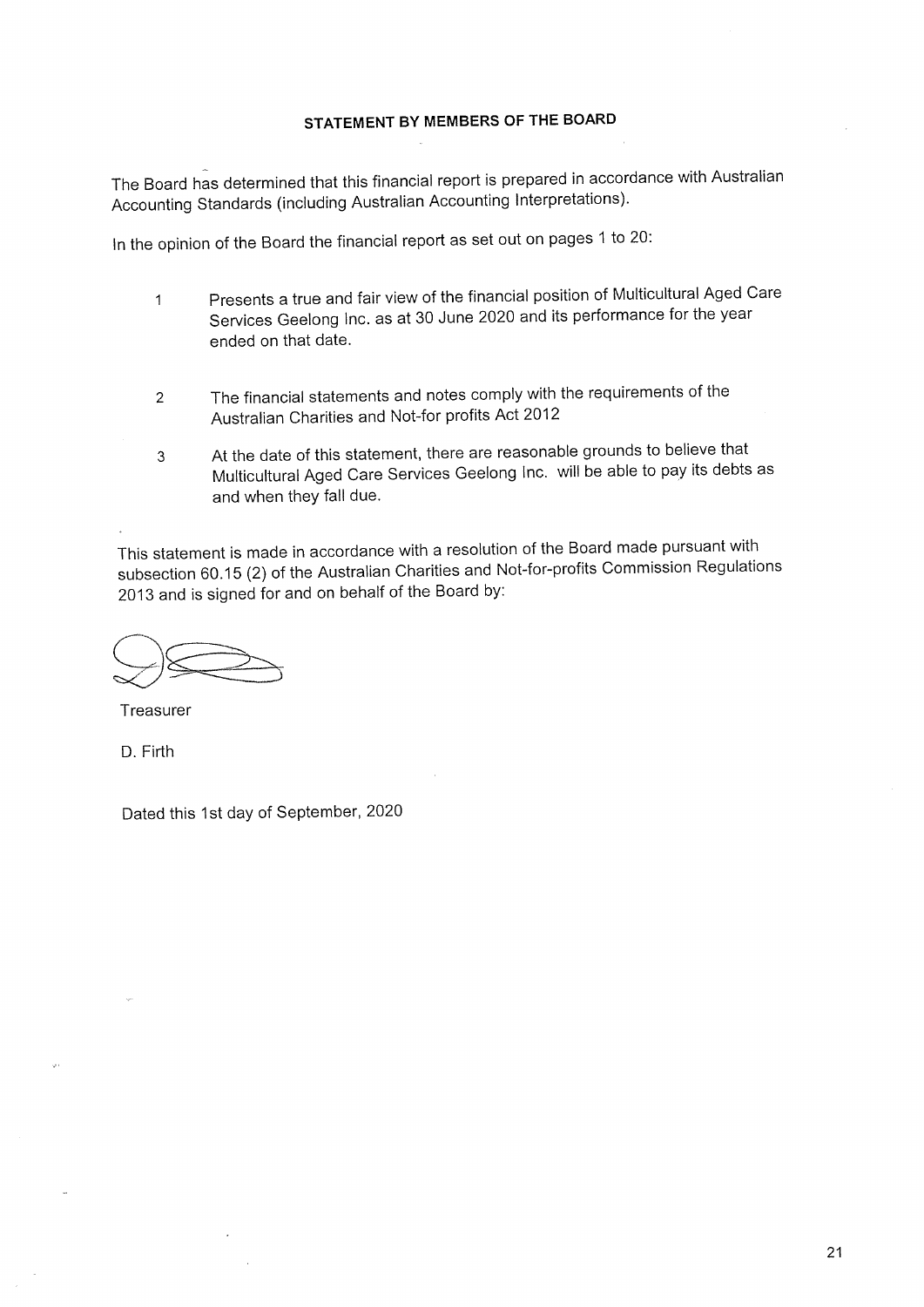



### **MULTICULTURAL AGED CARE SERVICES GEELONG INC.**

## **A.B.N. 81 567 107 023**

### **AUDITORS INDEPENDENCE DECLARATION UNDER 60-40 OF THE AUSTRALIAN CHARITIES AND NOT-FOR-PROFITS COMMISSION ACT 2012 TO THE MANAGEMENT COMMITTTEE OF MULTICULTURAL AGED CARE SERVICES GEELONG INC.**

I declare that, to the best of my knowledge and belief, during the year ended 30 June 2020 there have been:

- I. No contraventions of the auditor independence requirements of the Australian Charities and Not-forprofits Commission Act 2012 in relation to the audit; and
- II. No contraventions of any applicable code of professional conduct in relation to the audit.

5. Und

**Stephen Kirtley Director** 

Dated this 4<sup>th</sup> day of September, 2020

Davidsons Assurance Services Pty Ltd 101 West Fyans Street, Newtown, Geelong, 3220

/ GEELONG

101 West Fyans Street PO Box 386 Geelong VIC 3220 **PHONE** 03 5221 6399

/ TORQUAY 6 Walker Street **PO Box 125** Torquay VIC 3228 **PHONE 03 5261 2029**  / DIRECTORS Stephen Wight CA Stephen Kirtley CA

Davidsons Assurance Services Pty Ltd ACN 123 098 662 / ABN 77 123 098 662 info@davidsons.com.au

davidsons.com.au

Liability limited by a scheme approved under Professional Standards Legislation. Davidsons is not licensed to provide financial product advice under the Corporations Act 2001 (Cth)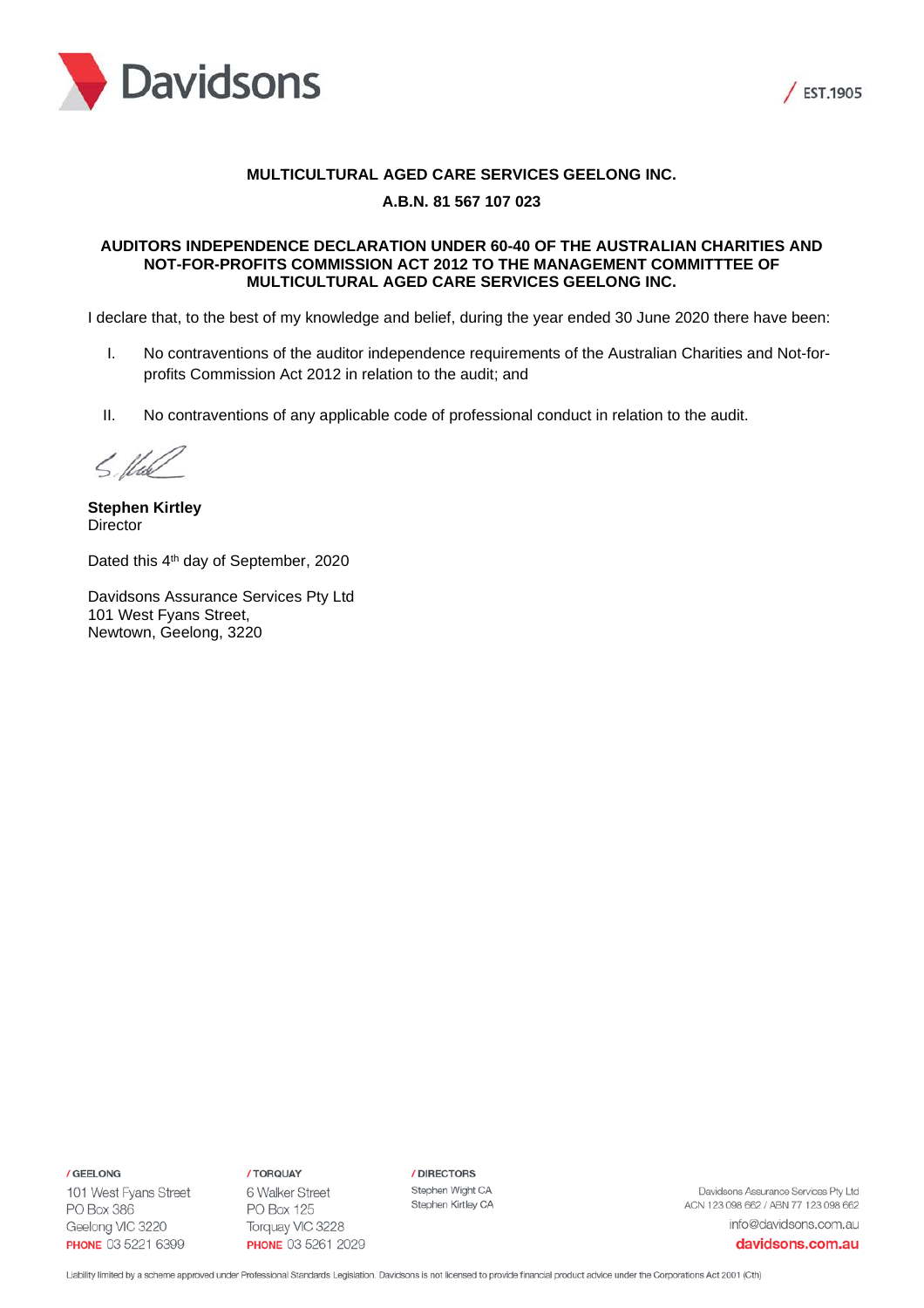



# **INDEPENDENT AUDITOR'S REPORT TO THE MEMBERS OF MULTICULTURAL AGED CARE SERVICES GEELONG INC**

### **Opinion**

We have audited the financial report of Multicultural Aged Care Services Geelong Inc (the association), which comprises the statement of financial position as at 30 June 2020, and the statement of comprehensive income, statement of changes in equity and cash flow statement for the year then ended, and notes to the financial statements, including a summary of significant accounting policies, and the declaration by those charged with governance.

In our opinion, the accompanying financial report presents fairly, in all material respects, the financial position of the association as at 30 June 2020 and its financial performance for the year then ended in accordance with the accounting policies described in Note 1 to the financial statements and the requirements of the *Australian Charities and Not-for-profits Commission Act 2012 (ACNC Act).*

### **Basis for Opinion**

We conducted our audit in accordance with Australian Auditing Standards. Our responsibilities under those standards are further described in the *Auditor's Responsibilities for the Audit of the Financial Report* section of our report. We are independent of the association in accordance with the ethical requirements of the Accounting Professional and Ethical Standards Board's APES 110: *Code of Ethics for Professional Accountants* (the Code) that are relevant to our audit of the financial report in Australia. We have also fulfilled our other ethical responsibilities in accordance with the Code.

We believe that the audit evidence we have obtained is sufficient and appropriate to provide a basis for our opinion.

### **Other Information**

Those charged with governance are responsible for the other information. The other information comprises the information included in the association's annual report for the year ended 30 June 2020, but does not include the financial report and our auditor's report thereon.

Our opinion on the financial report does not cover the other information and accordingly we do not express any form of assurance conclusion thereon.

In connection with our audit of the financial report, our responsibility is to read the other information and, in doing so, consider whether the other information is materially inconsistent with the financial report or our knowledge obtained in the audit or otherwise appears to be materially misstated.

If, based on the work we have performed, we conclude that there is a material misstatement of this other information, we are required to report that fact. We have nothing to report in this regard.

/ GEELONG

101 West Fyans Street **PO Box 386** Geelong VIC 3220 **PHONE** 03 5221 6399

/ TORQUAY 6 Walker Street **PO Box 125** Torquay VIC 3228 PHONE 03 5261 2029 / DIRECTORS Stephen Wight CA Stephen Kirtley CA

Davidsons Assurance Services Ptv Ltd ACN 123 098 662 / ABN 77 123 098 662 info@davidsons.com.au

davidsons.com.au

Liability limited by a scheme approved under Professional Standards Legislation. Davidsons is not licensed to provide financial product advice under the Corporations Act 2001 (Cth)